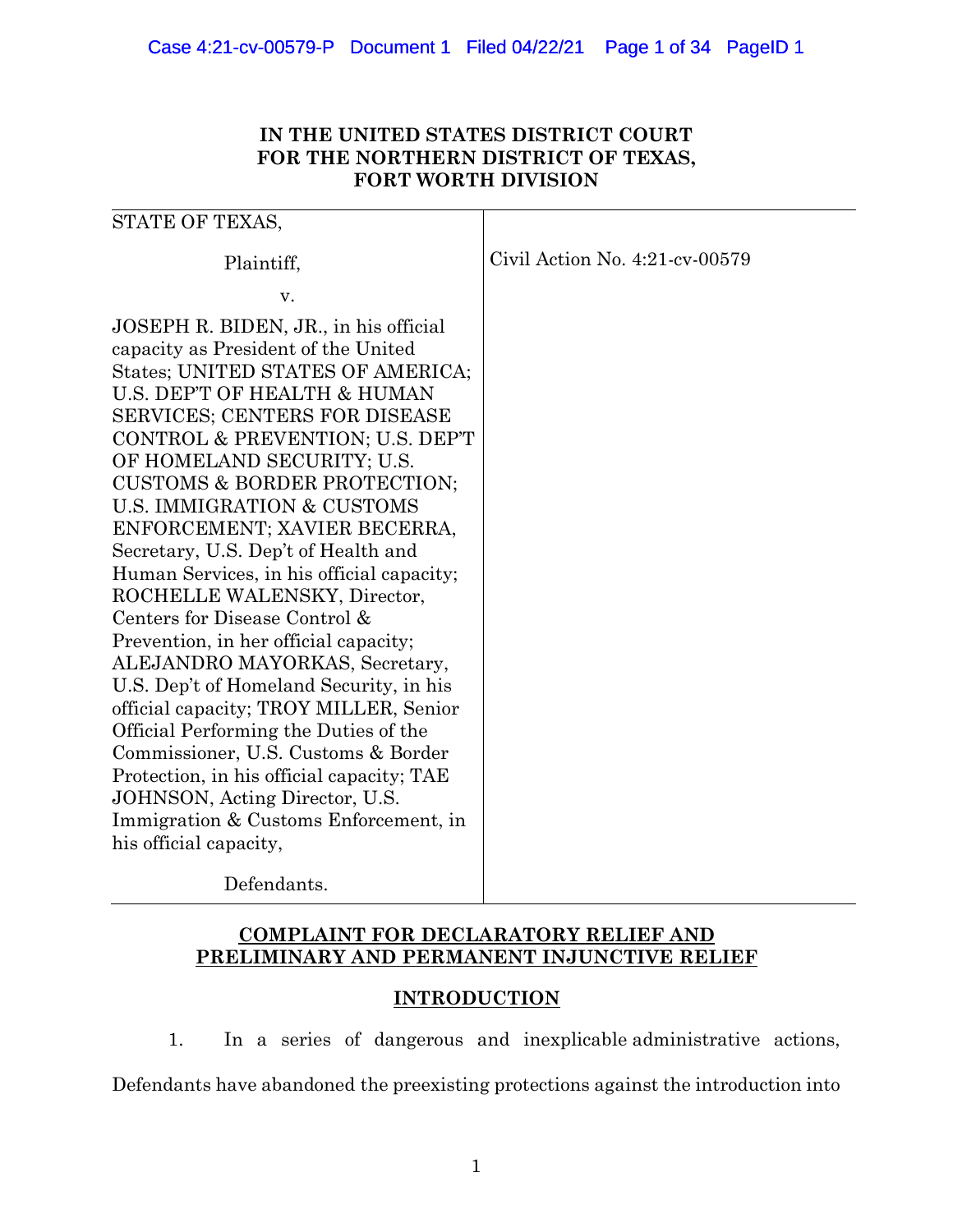### Case 4:21-cv-00579-P Document 1 Filed 04/22/21 Page 2 of 34 PageID 2

Texas and the United States of aliens infected with the SARS-CoV-2 virus ("COVID-19" or "COVID") during a pandemic. In doing so, Defendants have violated the Immigration and Nationality Act ("INA"), the Public Health Service Act of 1944 ("PHSA"), and the Administrative Procedure Act ("APA"). By causing an influx of aliens who are or might be infected with COVID into the United States, Defendants' unlawful actions imperil the public health of Texas and the United States, and weaken the ability of the economies of Texas and the United States to recover, through reopening, from the effects of the pandemic. The State of Texas accordingly asks this Court to declare Defendants' actions unlawful and enjoin them.

2. Less than six months ago, Defendants issued a Final Rule and a detailed Order (collectively commonly referred to as the "Title 42" process) through the Director of the Centers for Disease Control and Prevention ("CDC") to prevent the introduction into the United States across the land borders of all aliens potentially infected with COVID-19 who could end up in a congregate care setting—a rule that, in practice, resulted in the U.S. Department of Homeland Security ("DHS") rapidly expelling illegal aliens from the United States shortly after their unlawful entries.

3. Despite taking these significant actions just six months ago—and using their authority to prevent the introduction of all covered aliens (a term explained later in this complaint that generally includes any alien likely to end up in a congregate care setting after violating the immigration laws) into the United States to the greatest extent possible until January—Defendants have since hastily and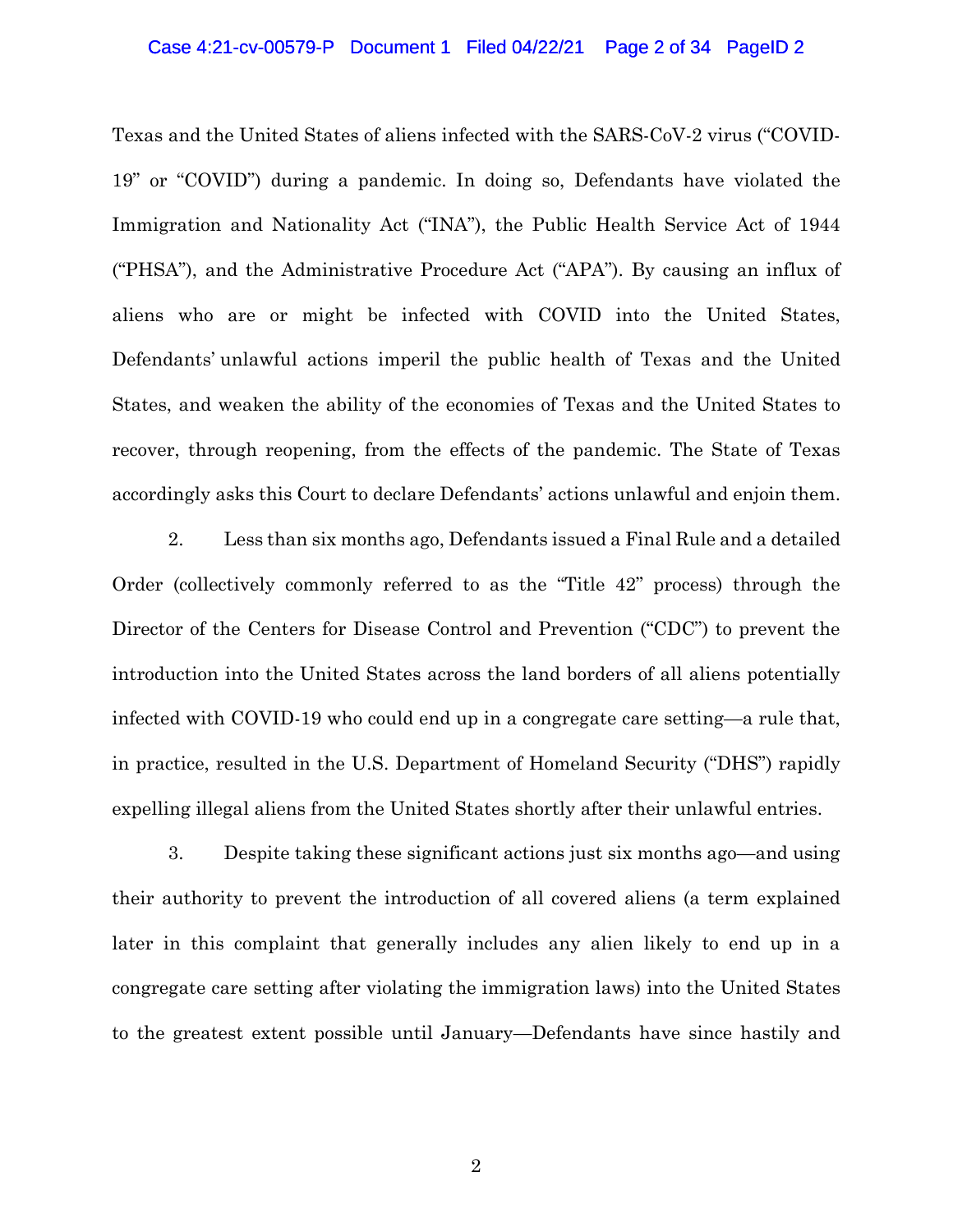## Case 4:21-cv-00579-P Document 1 Filed 04/22/21 Page 3 of 34 PageID 3

unlawfully departed from their own rules for large numbers of illegal aliens and created an undeniable crisis on our southern border.

4. Instead of using the CDC's authority to prevent the introduction of covered aliens into the United States during a pandemic, Defendants have chosen to take courses of action that have resulted in the release of tens of thousands of aliens into Texas and the United States. Absent this Court's intervention, such releases will continue for the foreseeable future.

5. Defendants have done so without providing any meaningful justification or explanation for their actions, or for their departure from the final rule and order issued just six months ago.

6. And in their haste to abandon their own detailed Title 42 process without any meaningful justification or explanation, Defendants have also failed to enforce the INA's backstop, a longstanding federal law requiring the detention of aliens arriving in the United States who might transmit diseases of public health significance. Through their failure to act, Defendants have ignored the plain language of the INA.

7. The combination of Defendants' abandonment of their authority under the PHSA to prevent the introduction of aliens who might carry COVID-19 into the United States, and their failure to ensure the detention of those aliens whom they process under the INA, results in significant harms to Texas and its citizens. More Texans will be exposed to COVID-19, more Texans will contract COVID-19, more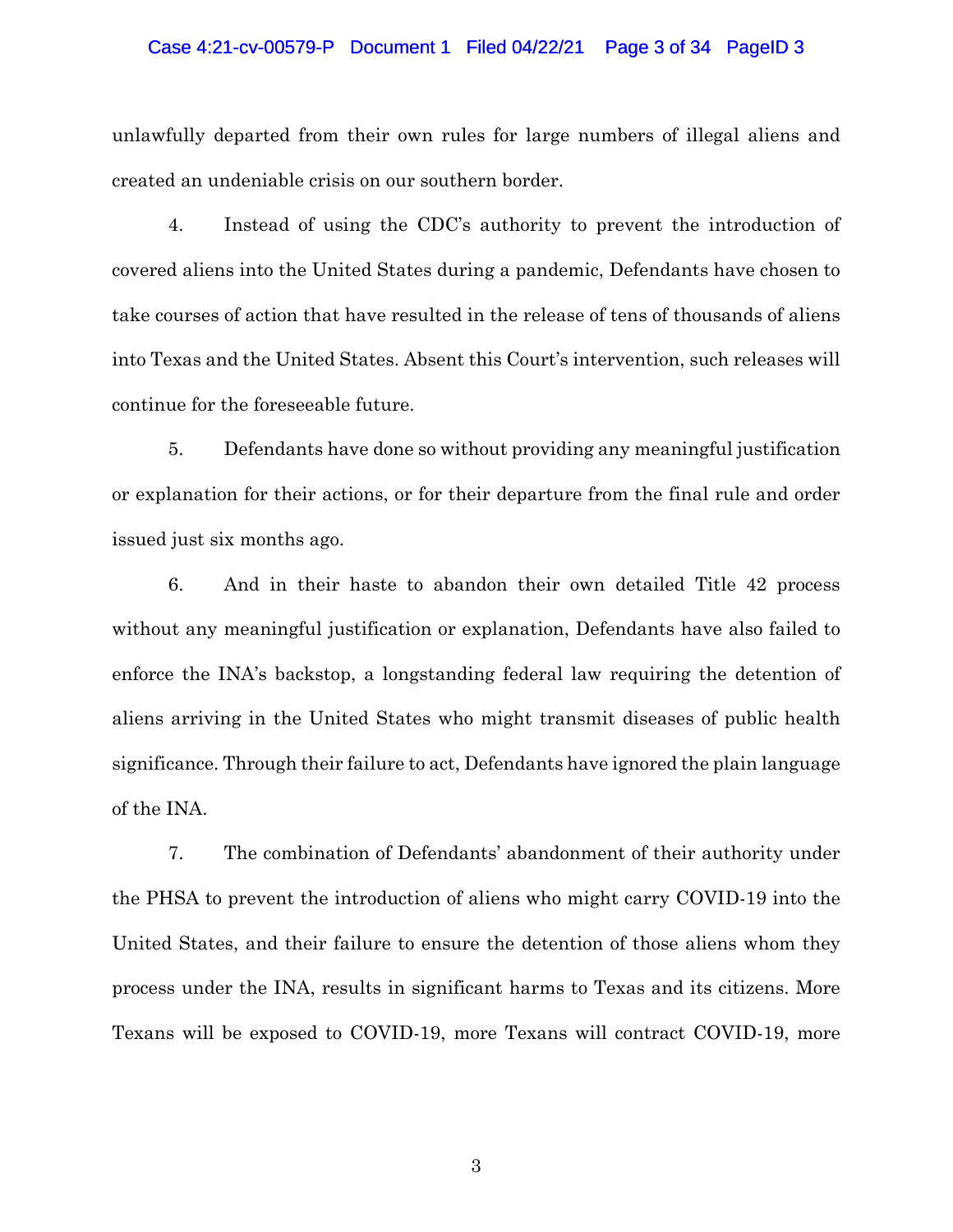Texans will die from COVID-19, and Texas will incur significant costs in terms of healthcare and law enforcement resources.

# **I. THE PARTIES**

8. Plaintiff State of Texas is a sovereign State, subject only to the Constitution of the United States. TEX. CONST. art. I, § 1. Texas has the authority and responsibility to protect the health, safety, and welfare of its citizens, and to protect its public fisc.

9. Defendant Joseph R. Biden, Jr., is the President of the United States. He is sued in his official capacity only.

10. Defendant United States of America is the federal sovereign.

11. Defendant U.S. Department of Health and Human Services ("HHS") oversees the Centers for Disease Control and Prevention ("CDC") as a constituent agency of HHS. CDC conducts specified functions under the PHSA, including authorities delegated by HHS.

12. Defendant U.S. Department of Homeland Security ("DHS") oversees Defendants U.S. Customs and Border Protection ("CBP") and U.S. Immigration and Customs Enforcement ("ICE") as constituent agencies of DHS. DHS and its constituent agencies enforce the INA, and DHS has a duty to enforce orders issued by the CDC under the PHSA and its regulations.

13. Defendant Xavier Becerra is the Secretary of HHS. He is sued in his official capacity only.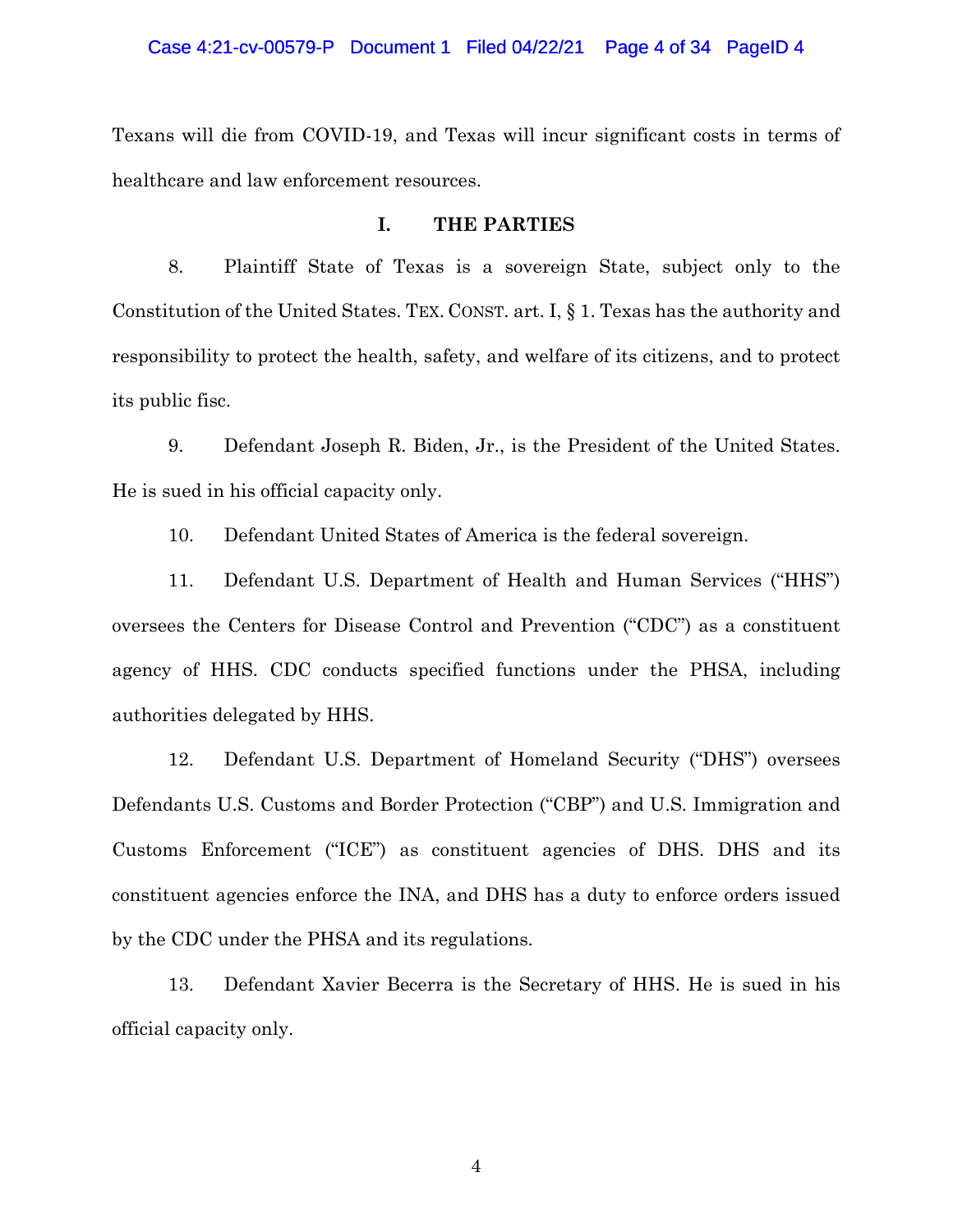## Case 4:21-cv-00579-P Document 1 Filed 04/22/21 Page 5 of 34 PageID 5

14. Defendant Rochelle Walensky is the Director of CDC. She is sued in her official capacity only.

15. Defendant Alejandro Mayorkas is the Secretary of DHS. He is sued in his official capacity only.

16. Defendant Troy Miller is the Senior Official Performing the Duties of the Commissioner of CBP. He is sued in his official capacity only.

17. Defendant Tae Johnson is the Acting Director of ICE. He is sued in his official capacity only.

# **II. JURISDICTION AND VENUE**

18. The Court has subject matter jurisdiction pursuant to 28 U.S.C. §§ 1331, 1346, 1361, and 5 U.S.C. §§ 702–703.

19. The Court may award the requested declaratory and injunctive relief under 5 U.S.C. § 705–706, 28 U.S.C. § 1361, and 28 U.S.C. §§ 2201–2202.

20. Venue lies in this district pursuant to 28 U.S.C. § 1391(e) because the State of Texas is a resident of this judicial district, and a substantial part of the events or omissions giving rise to Plaintiff's claims occurred in this District.

21. An actual case or controversy exists between Texas and Defendants.

22. The INA precludes courts from hearing certain claims "on behalf of any alien arising from the decision or action . . . to commence proceedings, adjudicate cases, or execute removal orders," 8 U.S.C. § 1252(g), but that provision does not apply because Texas is not suing "on behalf of any alien," *id.*; *see also Texas v. United States*, 809 F.3d 134, 164 (5th Cir. 2015).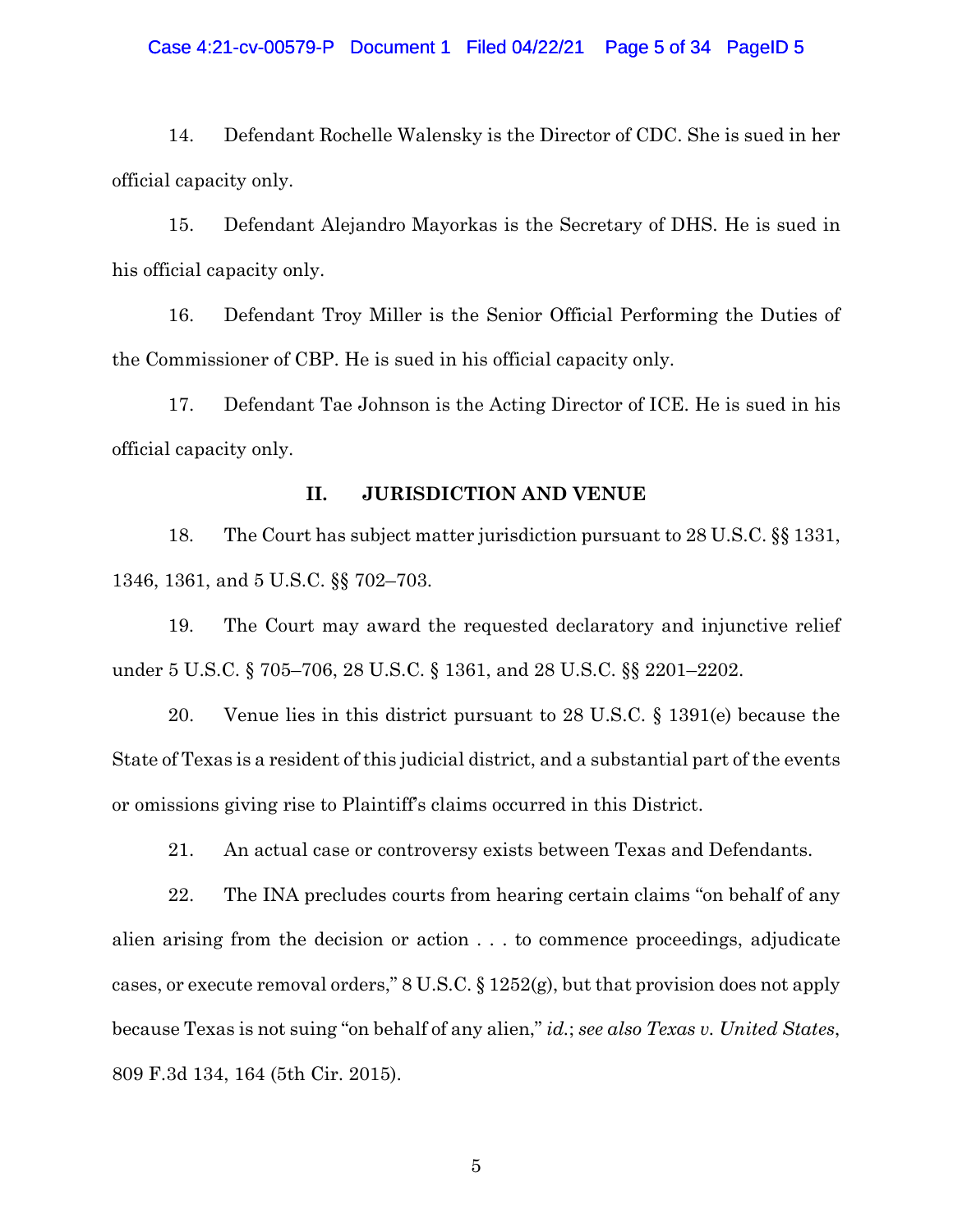## **III. BACKGROUND**

# A. The COVID-19 Pandemic

23. "COVID-19 is a severe acute respiratory syndrome, which is one of the diseases included in the 'Revised List of Quarantinable Communicable Diseases.'" Order Suspending the Right to Introduce Certain Persons From Countries Where a Quarantinable Communicable Disease Exists, 85 Fed. Reg. 65,806, 65,812 n.38 (Oct. 16, 2020).

24. COVID-19 is highly contagious, spreading rapidly worldwide from its origin in Wuhan, China, through international travel by infected persons.

25. COVID-19-infected people transmit the virus to uninfected people by direct contact, aerosol transmission, and surface contact with the virus.

26. The CDC-recommended quarantine period for someone exposed to the COVID-19 virus is 14 days.

27. COVID-19 has wreaked havoc on every facet of life in the United States over the last year.

28. On March 13, 2020, Texas Governor Greg Abbott first declared a state of disaster for all counties in Texas based on the COVID-19 pandemic. Texas remains in a state of disaster to this day.

29. More than 31 million U.S. residents have been infected with COVID-19—including more than 2.8 million in Texas—and more than 564,000 of them have died from COVID-related causes—including more than 48,000 in Texas. *See* Centers for Disease Control and Prevention, *COVID Data Tracker*, https://covid.cdc.gov/covid-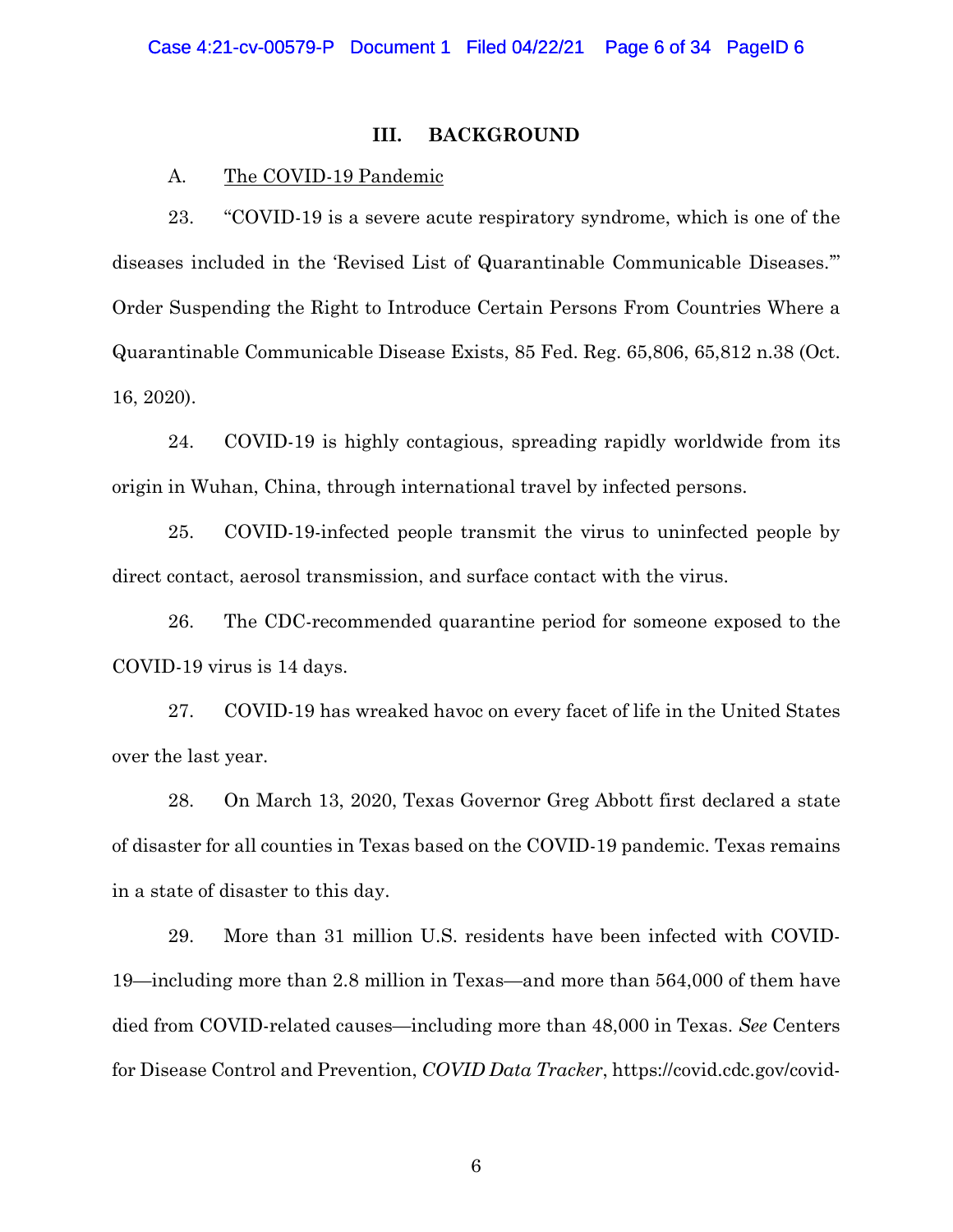## Case 4:21-cv-00579-P Document 1 Filed 04/22/21 Page 7 of 34 PageID 7

data-tracker/#datatracker-home (last visited Apr. 20, 2021); Texas Department of State Health Services, *DSHS COVID-19 Dashboard*, https://dshs.texas.gov/coronavirus/cases.aspx (last visited Apr. 20, 2021).

30. The COVID-19 pandemic triggered a recession nationwide and in Texas.

31. By decreasing the demand for energy and tourism, the COVID-19 pandemic has injured the Texas economy and the Southwest border region more than other parts of the United States.

# B. The Use of Title 42 to Prevent the Spread of COVID-19 in the Border Environment

32. On September 11, 2020, the CDC published a final rule entitled "Control of Communicable Diseases; Foreign Quarantine: Suspension of the Right to Introduce and Prohibition of Introduction of Persons From Designated Countries or Places for Public Health Purposes." 85 Fed. Reg. 56,424 (Sep. 11, 2020) ("Final Rule"). The Final Rule's effective date was October 13, 2020. *Id.* And it is still in effect today.

33. The Final Rule, issued pursuant to the statutory authority provided in section 362 of the PHSA, 42 U.S.C. § 265, "establishe[d] final regulations under which the Director [of the CDC] may suspend the right to introduce and prohibit, in whole or in part, the introduction of persons into the United States for such period of time as the Director may deem necessary to avert the serious danger of the introduction of a quarantinable communicable disease into the United States." *Id.* (codified at 42 C.F.R. § 71.40).

34. The Final Rule followed a similar CDC interim final rule promulgated in March 2020, 85 Fed. Reg. 16,559 (Mar. 24, 2020), as well as an initial 30-day order,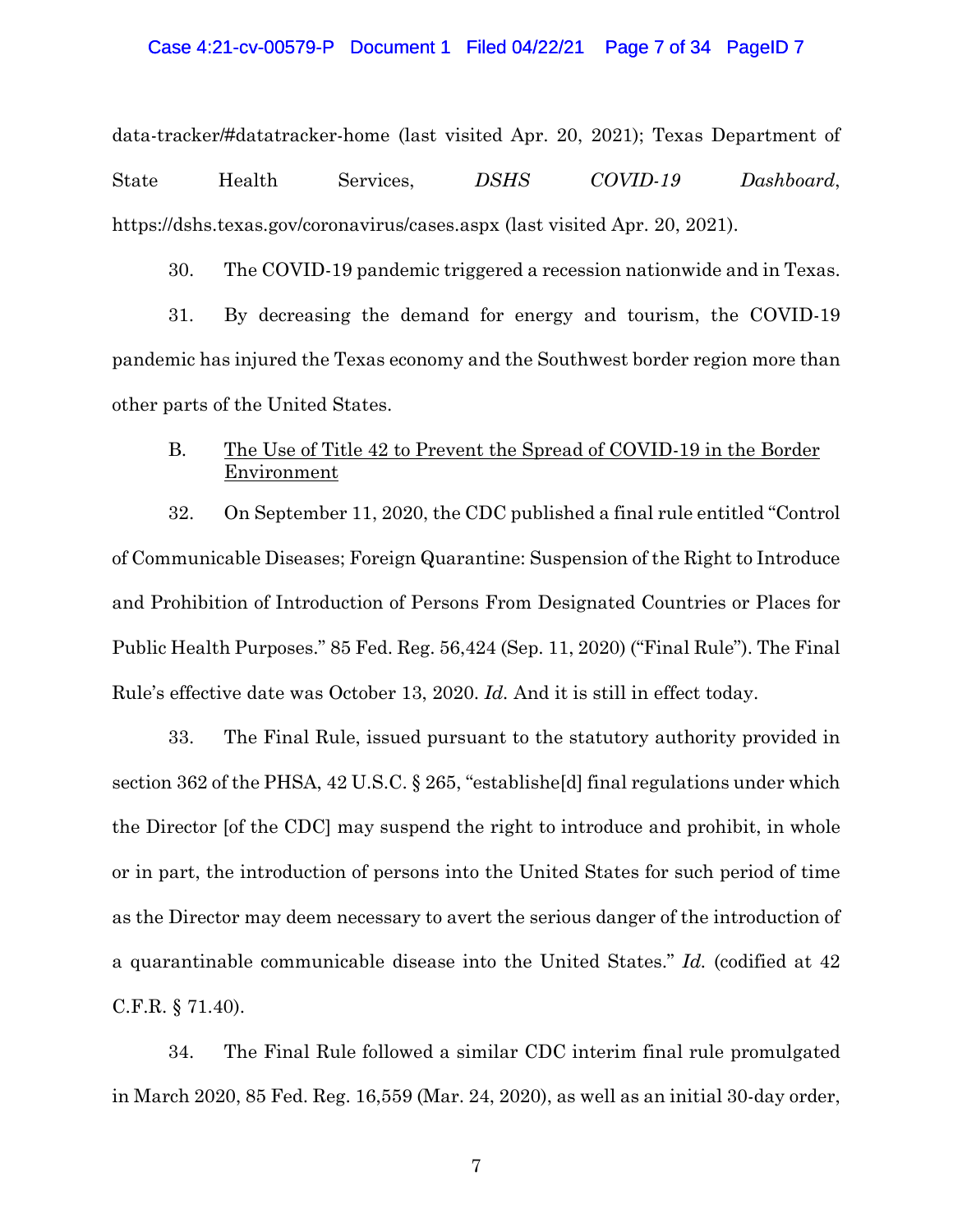### Case 4:21-cv-00579-P Document 1 Filed 04/22/21 Page 8 of 34 PageID 8

85 Fed. Reg. 17,060 (Mar. 26, 2020), which CDC subsequently extended for another 30 days, 85 Fed. Reg. 22,424 (Apr. 22, 2020), and then amended to cover the duration of the COVID-19 emergency subject to an internal 30-day review cycle, 85 Fed. Reg. 31,503, 31,507-08 (May 26, 2020).

35. On October 13, 2020, the CDC Director issued an order entitled "Order Suspending the Right to Introduce Certain Persons From Countries Where a Quarantinable Communicable Disease Exists." 85 Fed. Reg. 65,806–12 (Oct. 13, 2020) ("October Order"). The CDC Director's October Order—although issued pursuant to the authority provided in the Final Rule—was the latest in a series of orders issued under the prior interim final rule and orders, all of which similarly prevented the introduction of covered aliens into the United States.

36. Collectively, the Final Rule and the October Order work together in a process generally known as "Title 42."

37. In the October Order, the CDC Director again suspended the introduction of covered aliens into the United States until the CDC determines that "the danger of further introduction of COVID-19 into the United States has ceased to be a serious danger to the public health," 85 Fed. Reg. at 65,810 (Oct. 16, 2020), based on the following findings:

- COVID-19 is a communicable disease that poses a danger to the public health;
- COVID-19 is present in numerous foreign countries, including Canada and Mexico;
- There is a serious danger of the introduction of COVID-19 into the land POEs [Points Of Entry] and Border Patrol stations at or near the United States borders with Canada and Mexico, and into the interior of the country as a whole, because COVID-19 exists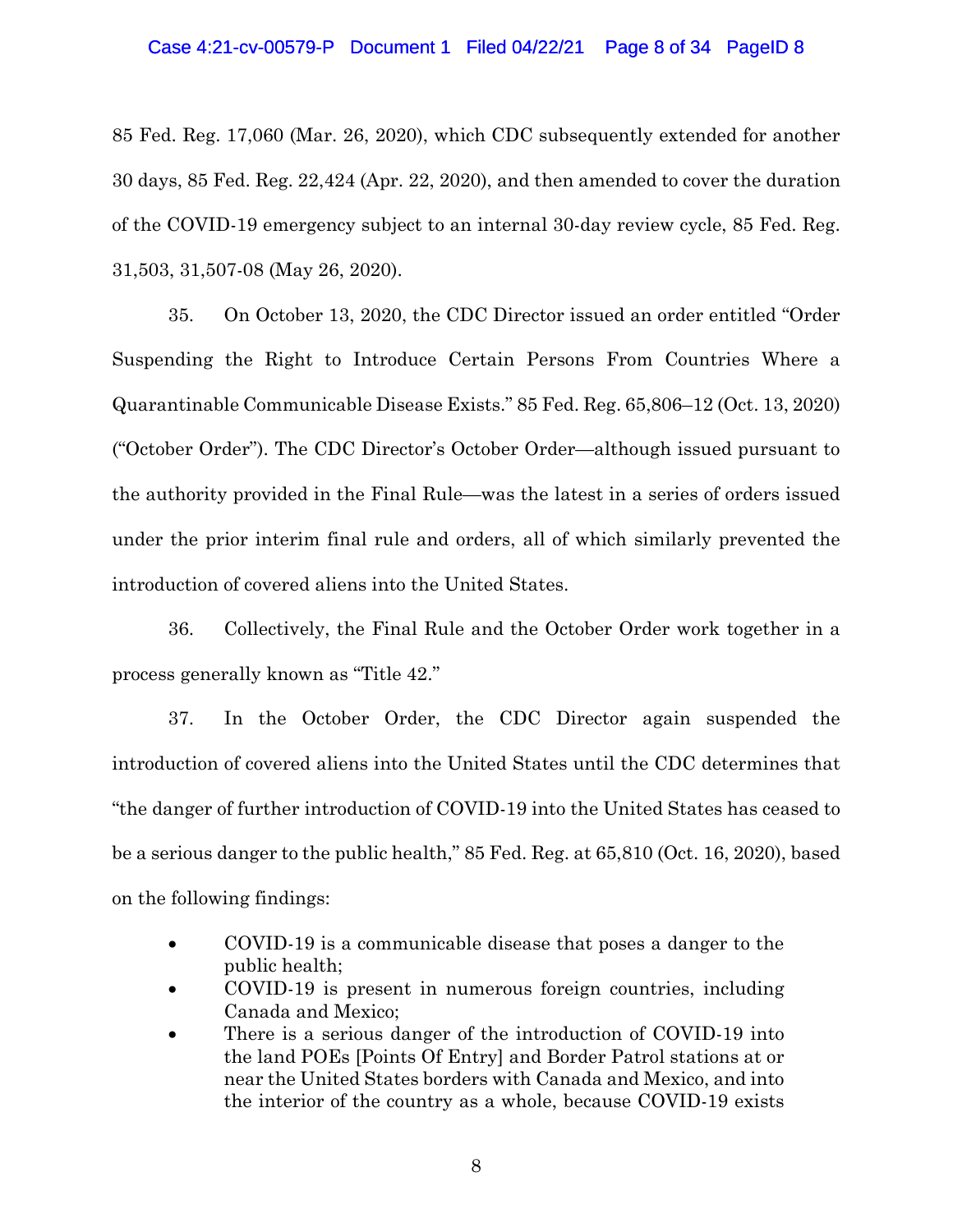in Canada, Mexico, and the other countries of origin of persons who migrate to the United States across the land borders with Canada and Mexico;

- But for this suspension-of-entry order under 42 U.S.C. § 265, covered aliens would be subject to immigration processing at the land POEs and Border Patrol stations and, during that processing, many of them (typically aliens who lack valid travel documents and are therefore inadmissible) would be held in the congregate areas of the facilities, in close proximity to one another, for hours or days; and
- Such introduction into congregate settings of persons from Canada or Mexico would increase the already serious danger to the public health of the United States to the point of requiring a temporary suspension of the introduction of covered aliens into the United States.

*Id.* 

38. The CDC does not, itself, have the personnel, equipment, or facilities to enforce the CDC Director's Order.

39. Accordingly, the CDC Director noted his consultation with DHS in issuing the October Order, stating that he "requested that DHS aid in the enforcement [of] this Order because CDC does not have the capability, resources, or personnel needed to do so." *Id.* at 65,812[.1](#page-8-0) He further stated that "DHS's assistance with implementing the Order is necessary, as CDC's other public health tools are not viable mechanisms given CDC resource and personnel constraints, the large numbers of covered aliens involved, and the likelihood that covered aliens do not have homes in the United States." *Id.* 

<span id="page-8-0"></span><sup>&</sup>lt;sup>1</sup> Another provision of the PHSA, 42 U.S.C. § 268, provides that "[i]t shall be the duty of the customs officers and of Coast Guard officers to aid in the enforcement of quarantine rules and regulations[.]"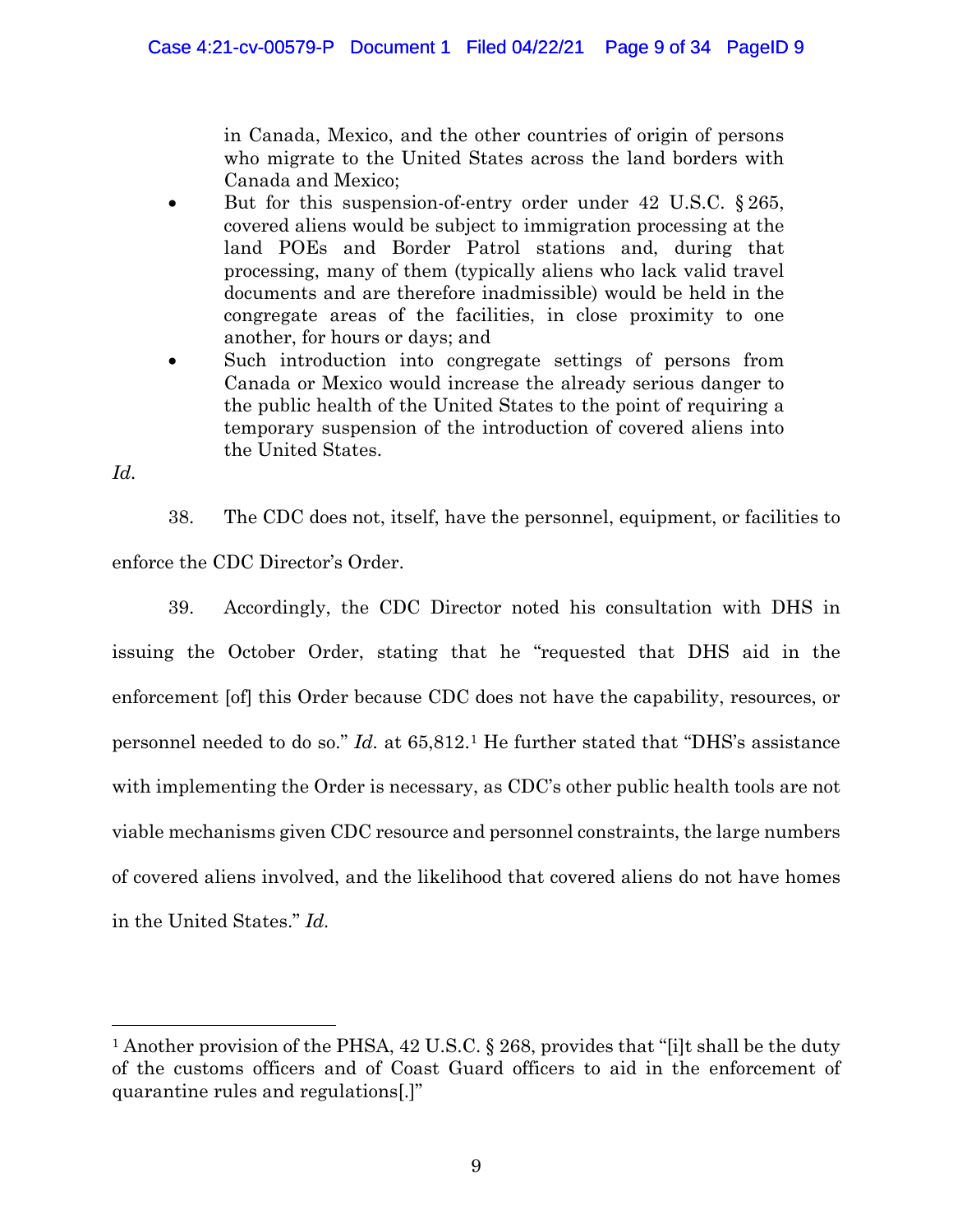## Case 4:21-cv-00579-P Document 1 Filed 04/22/21 Page 10 of 34 PageID 10

40. The CDC Director noted that his October Order should apply to *all*  covered aliens—which he defined as those "seeking to enter the United States at POEs who lack proper travel documents, aliens whose entry is otherwise contrary to law, and aliens who are apprehended at or near the border seeking to unlawfully enter the United States between POEs." *Id.* at 65,807.

41. Aside from exceptions not relevant here, the CDC Director specified that the October Order "does not apply to persons whom customs officers determine, with approval from a supervisor, should be excepted based on the totality of the circumstances, including consideration of significant law enforcement, officer and public safety, humanitarian, and public health interests." *Id.* In these limited circumstances, the CDC Director specified that "DHS shall consult with CDC concerning how these types of *case-by-case, individualized exceptions shall be made to help ensure consistency with current CDC guidance and public health assessments*." *Id.* (emphasis added).

42. In practice, in enforcing the CDC Director's October Order, DHS was able to rapidly expel covered aliens from the United States, thereby preventing their introduction into the United States and into congregate care settings.

43. The CDC Director noted in his October Order that the prior orders "reduced the risk of COVID-19 transmission in POEs and Border Patrol Stations, and thereby reduced risks to DHS personnel and the U.S. health care system." *Id.* 

44. He further noted that "[t]he public health risks to the DHS workforce and the erosion of DHS operational capacity—would have been greater absent the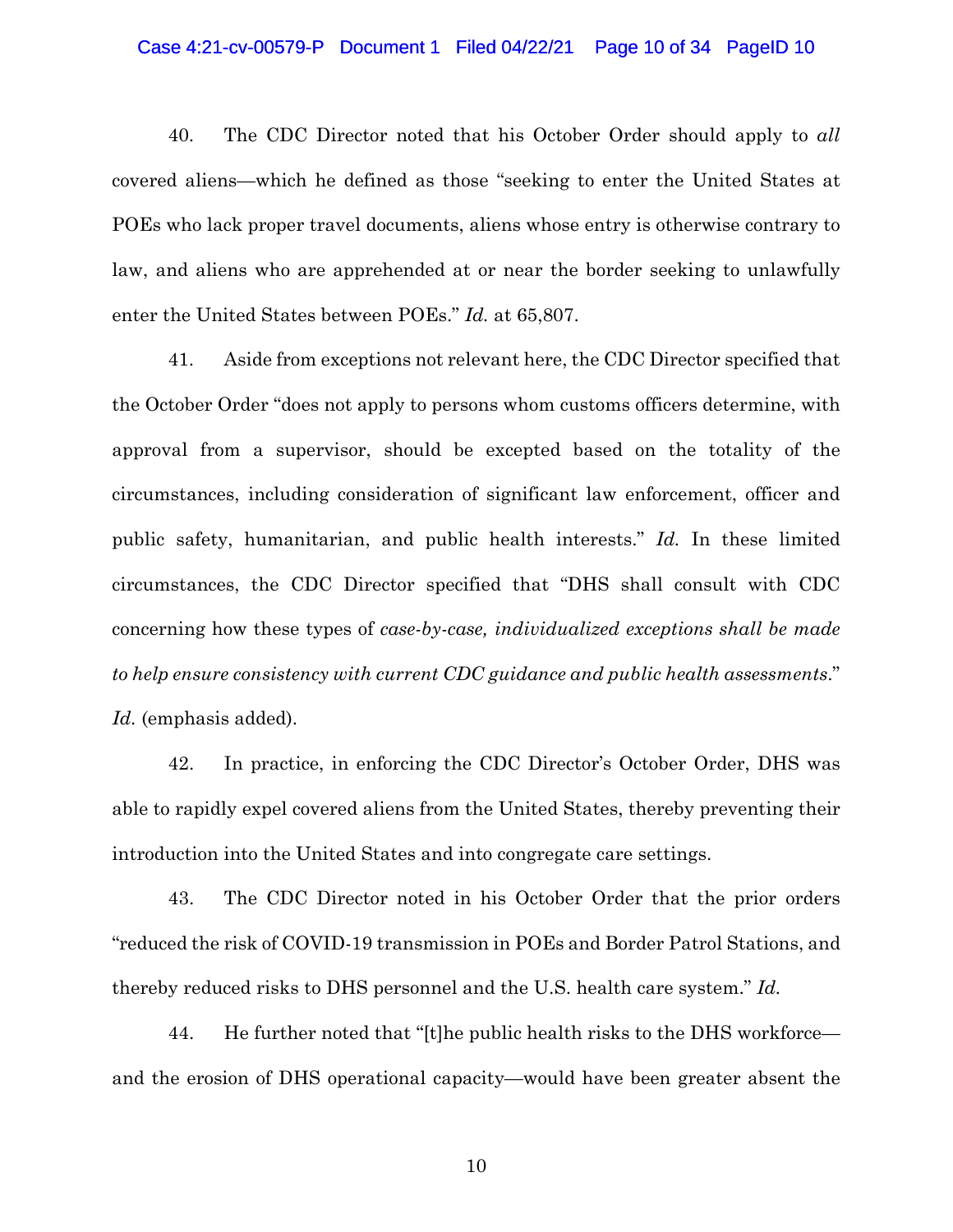## Case 4:21-cv-00579-P Document 1 Filed 04/22/21 Page 11 of 34 PageID 11

March 20, 2020 Order[,]" adding that "DHS data shows that the March 20, 2020 Order has significantly reduced the population of covered aliens in congregate settings in POEs and Border Patrol stations, thereby reducing the risk of COVID-19 transmission for DHS personnel and others within these facilities." *Id.* 

45. As a result of the use of Title 42, the population of aliens processed under Title 8 (the ordinarily applicable immigration rules) declined sharply, meaning that the number of aliens rapidly expelled increased significantly over the last six months of Fiscal Year 2020. Of the 253,301 total southwest border encounters under Title 8 in Fiscal Year 2020, only 24,372 occurred in the last six months of the year (from April through September). *See* U.S. Customs and Border Protection, *Southwest Border Land Encounters*, https://www.cbp.gov/newsroom/stats/southwest-landborder-encounters (last visited Apr. 20, 2021). During roughly the same six-month period, 204,787 aliens were rapidly expelled pursuant to Title 42. *Id.*

46. On November 18, 2020, Judge Emmett Sullivan issued a preliminary injunction in the matter of *P.J.E.S. v. Wolf*, No. 20-2245 (D.D.C. 2020). Judge Sullivan held that unaccompanied alien children (UAC) were improperly expelled pursuant to Title 42, and then enjoined the government from applying Title 42 to UAC encountered by DHS. *Id.* 

47. Between November 2020 and January 2021, the number of UAC encountered at the southwest border increased by roughly 27%, rising from 4,600 encounters in November 2020 to 4,993 in December, and to 5,852 in January. *See*  U.S. Customs and Border Protection, *Southwest Border Land Encounters*,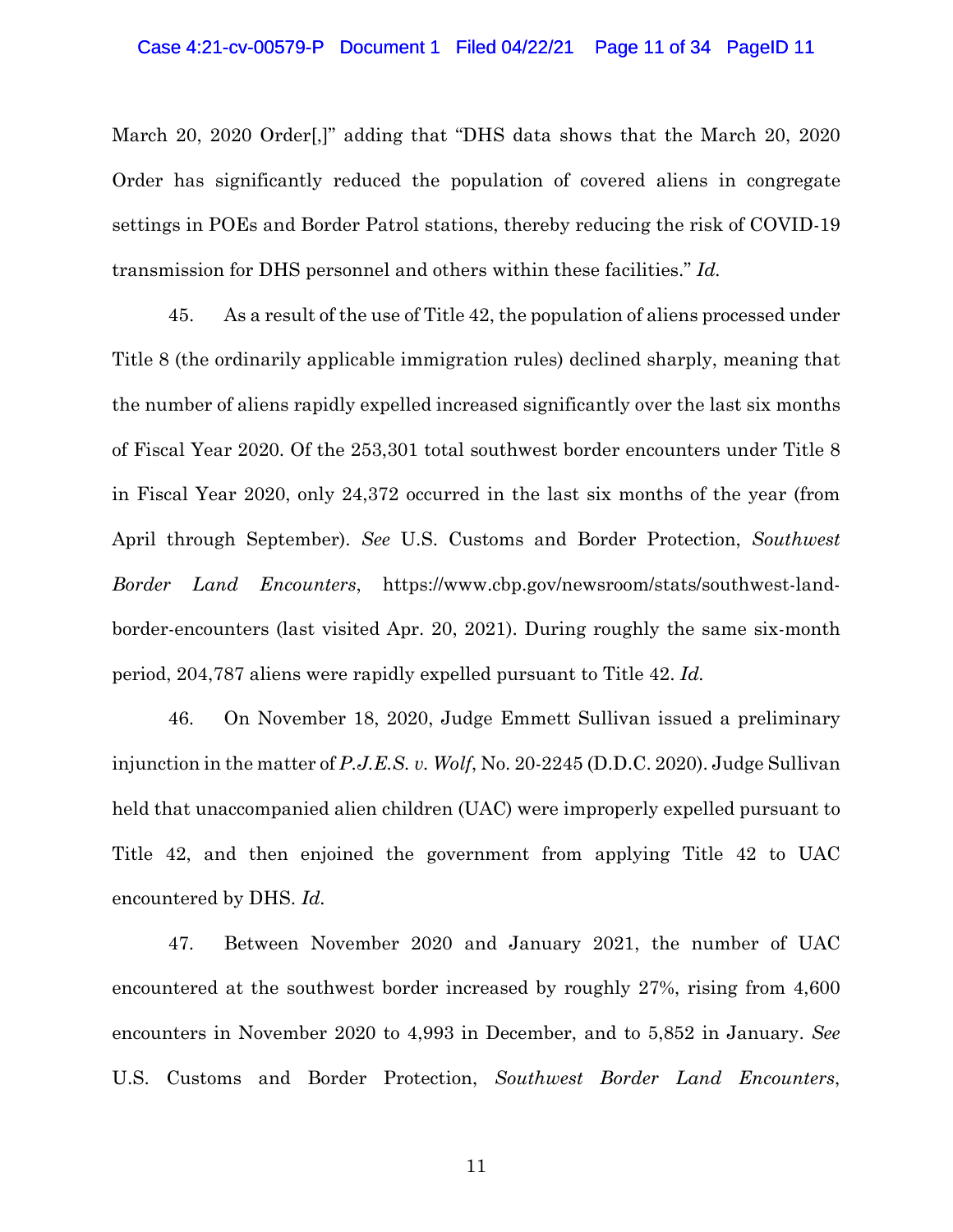## Case 4:21-cv-00579-P Document 1 Filed 04/22/21 Page 12 of 34 PageID 12

https://www.cbp.gov/newsroom/stats/southwest-land-border-encounters (last visited Apr. 20, 2021).

48. On January 29, 2021, the United States Court of Appeals for the D.C. Circuit issued an order staying Judge Sullivan's injunction. *P.J.E.S. v. Pekoske*, No. 20-5357 (D.C. Cir. Jan. 29, 2021).

49. Despite obtaining a stay of Judge Sullivan's injunction from the D.C. Circuit and having the ability to apply Title 42 to UAC, the CDC Director subsequently announced an exception from the October Order for UAC effective January 30, 2021. *See* Notice of Temporary Exception From Expulsion of Unaccompanied Noncitizen Children Encountered in the United States Pending Forthcoming Public Health Determination, 86 Fed. Reg. 9,942 (Feb. 17, 2021) (the "February Order").

50. The exception noted that while COVID-19 continued to pose a "highly dynamic public health emergency," the CDC was "*in the process of reassessing* the overall public health risk at the United States' borders and its 'Order Suspending the Right to Introduce Certain Persons From Countries Where a Quarantinable Communicable Disease Exists' based on the most current information regarding the COVID-19 pandemic *as well as the situation at the Nation's borders*." *Id.* (emphasis added). But other than those general statements, the CDC Director provided no explanation whatsoever of the decision not to apply Title 42 to UAC.

51. Unsurprisingly, the number of UAC encountered at the southwest border increased to 9,431 in February (roughly a 105% increase over the number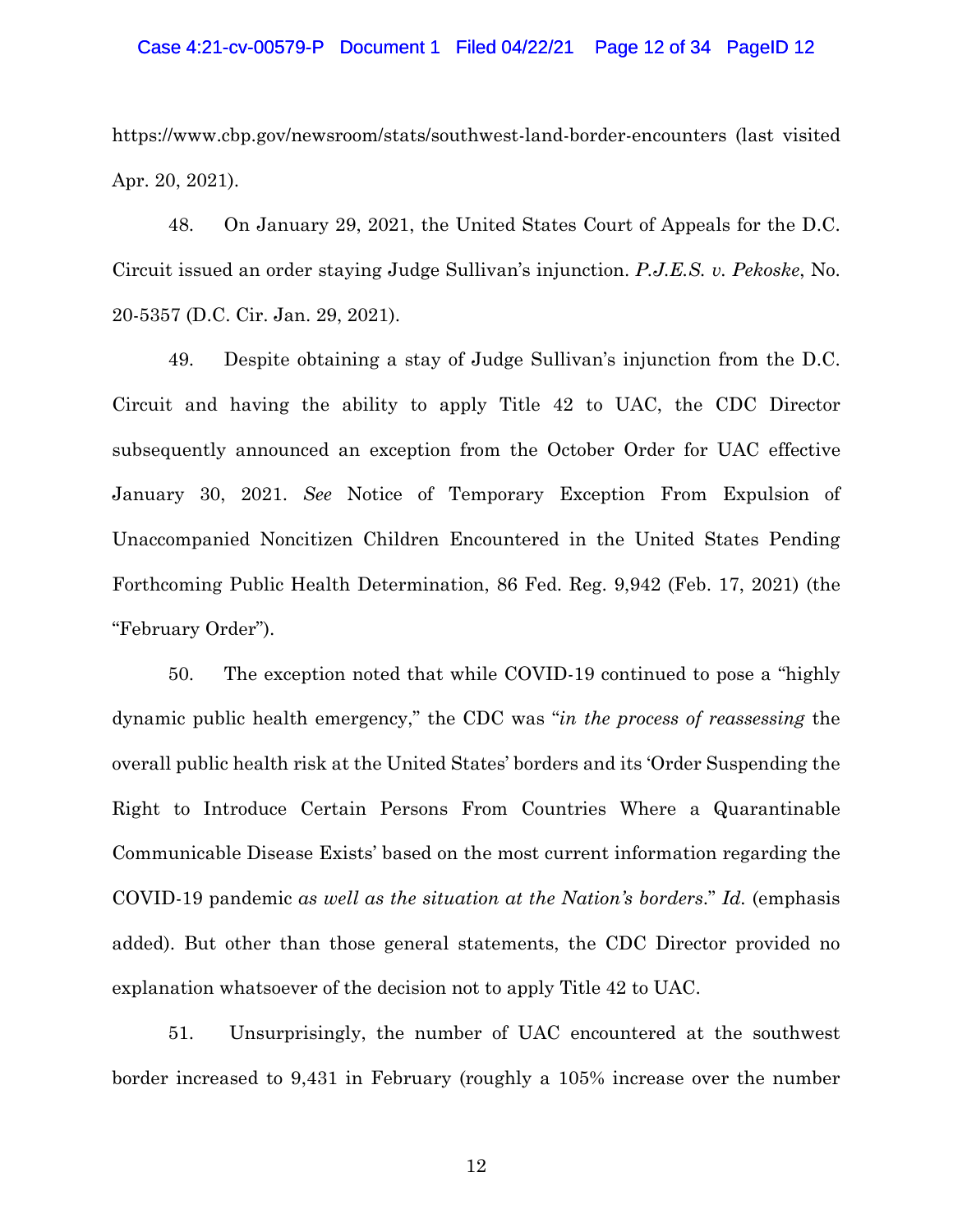### Case 4:21-cv-00579-P Document 1 Filed 04/22/21 Page 13 of 34 PageID 13

encountered in November). *See* U.S. Customs and Border Protection, *Southwest Border Land Encounters*, https://www.cbp.gov/newsroom/stats/southwest-landborder-encounters (last visited Apr. 20, 2021). And the number of UAC encountered in March increased to 18,890 (roughly a 310% increase over the number encountered in November). *Id.* 

52. Defendants have also departed from their own rules pertaining to its processing of members of family units encountered along the southwest border although in that context not only have they offered no explanation for any change in processing, but they have also not made any public announcement about a change in processing or an exception to the CDC Director's October Order.

53. CBP encountered a total of 4,300 members of family units in November 2020, 4,404 in December 2020, 7,296 in January 2021, 19,587 in February 2021, and 53,623 in March 2021. *Id.* Of those total encounters, 3,639 were processed using Title 42 in November (roughly 85%), 3,332 in December (roughly 76%), 4,546 in January (roughly 62%), 9,223 in February (roughly 47%), and 17,345 in March (roughly 32%). *Id.* Thus, under Title 8 DHS processed 661 members of family units in November 2020, 1,072 in December 2020, 2,750 in January 2021, 10,364 in February 2021, and 36,278 in March 2021. *Id.* 

54. Put differently, encounters of members of family units have spiked by roughly 1,147% between November 2020 and March 2021, yet the use of Title 42 for those aliens encountered has plummeted as a percentage of total encounters.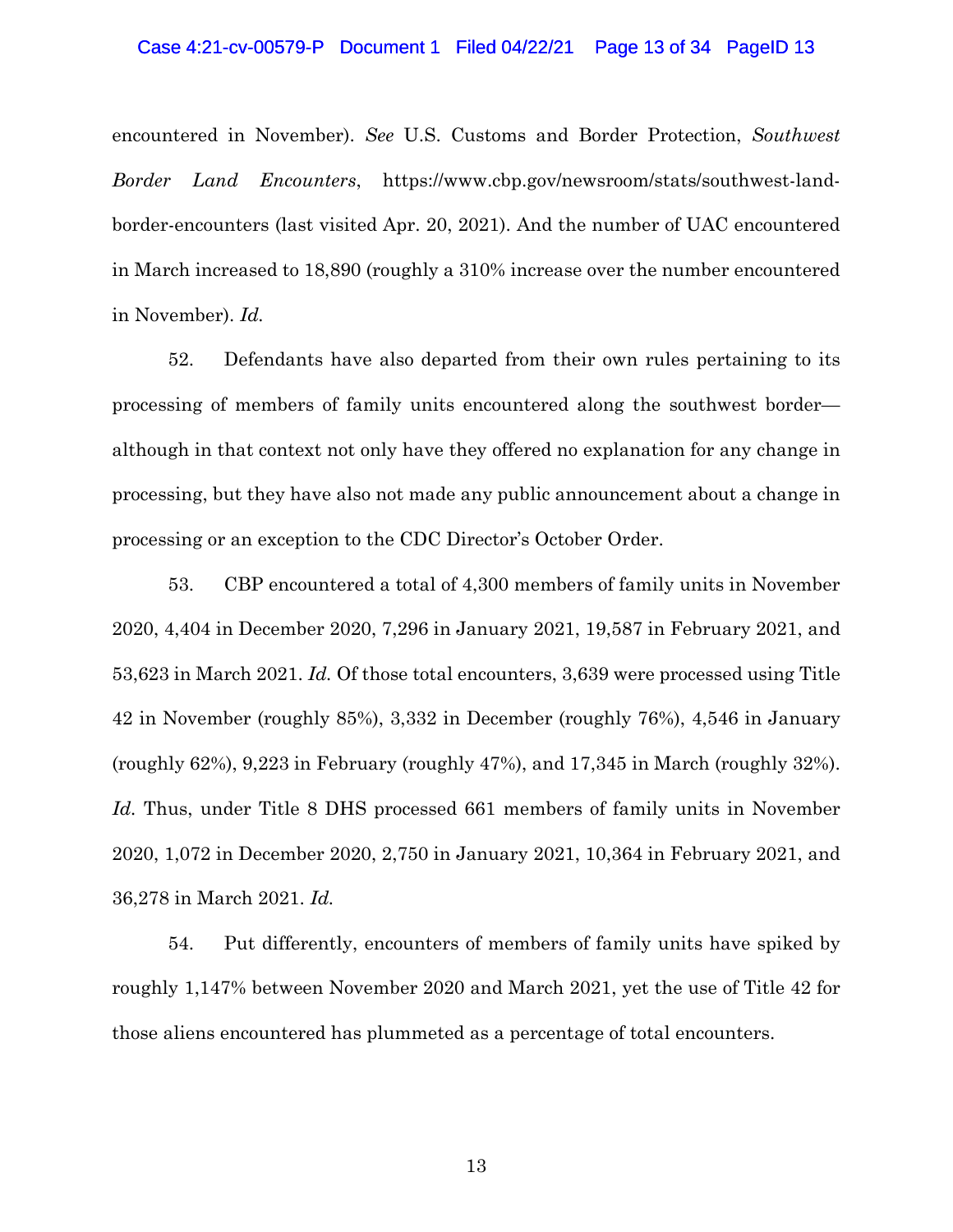### Case 4:21-cv-00579-P Document 1 Filed 04/22/21 Page 14 of 34 PageID 14

55. Among other things, to accommodate the surge in UAC, HHS has opened makeshift emergency shelters across the country, including in Texas at a converted oilfield workers' camp in Midland. *See* Joshua Skinner & Kate Porter, *Midland leaders blindsided by arrival of migrants at holding facility*, CBS7 (Mar. 14,

2021), https://www.cbs7.com/2021/03/14/gov-abbott-federal-hhs-sending-somemigrants-to-midland/. And another at the Hutchison Convention Center in Dallas. *See* Nomaan Merchant & Jake Bleiberg, *Immigrant teens to be housed at Dallas convention center*, ASSOCIATED PRESS (Mar. 15, 2021), https://apnews.com/article/dallas-health-coronavirus-pandemic-immigration-borderpatrols-fa567f671faa0e9eb33e37f30746f1b6.

# C. Defendants' Responsibilities Under the INA When Not Exercising Authority on Behalf of the CDC Under Title 42

56. When not rapidly expelling aliens using Title 42, DHS is directed by the INA to undertake certain actions when it encounters aliens who could potentially carry a communicable disease of public health significance.

57. DHS is charged with enforcing the immigration laws pertaining to the admission of arriving aliens, including 8 C.F.R. Part 235, which governs the inspection of aliens applying for admission to the United States. In general, aliens who apply for admission to the United States must present themselves to an immigration officer at a POE or other designated location. 8 C.F.R. § 235.1(a).

58. Section  $212(a)(1)(A)$  of the INA renders aliens inadmissible if they are determined to have a "communicable disease of public health significance." 8 U.S.C.  $$1182(a)(1)(A)(i).$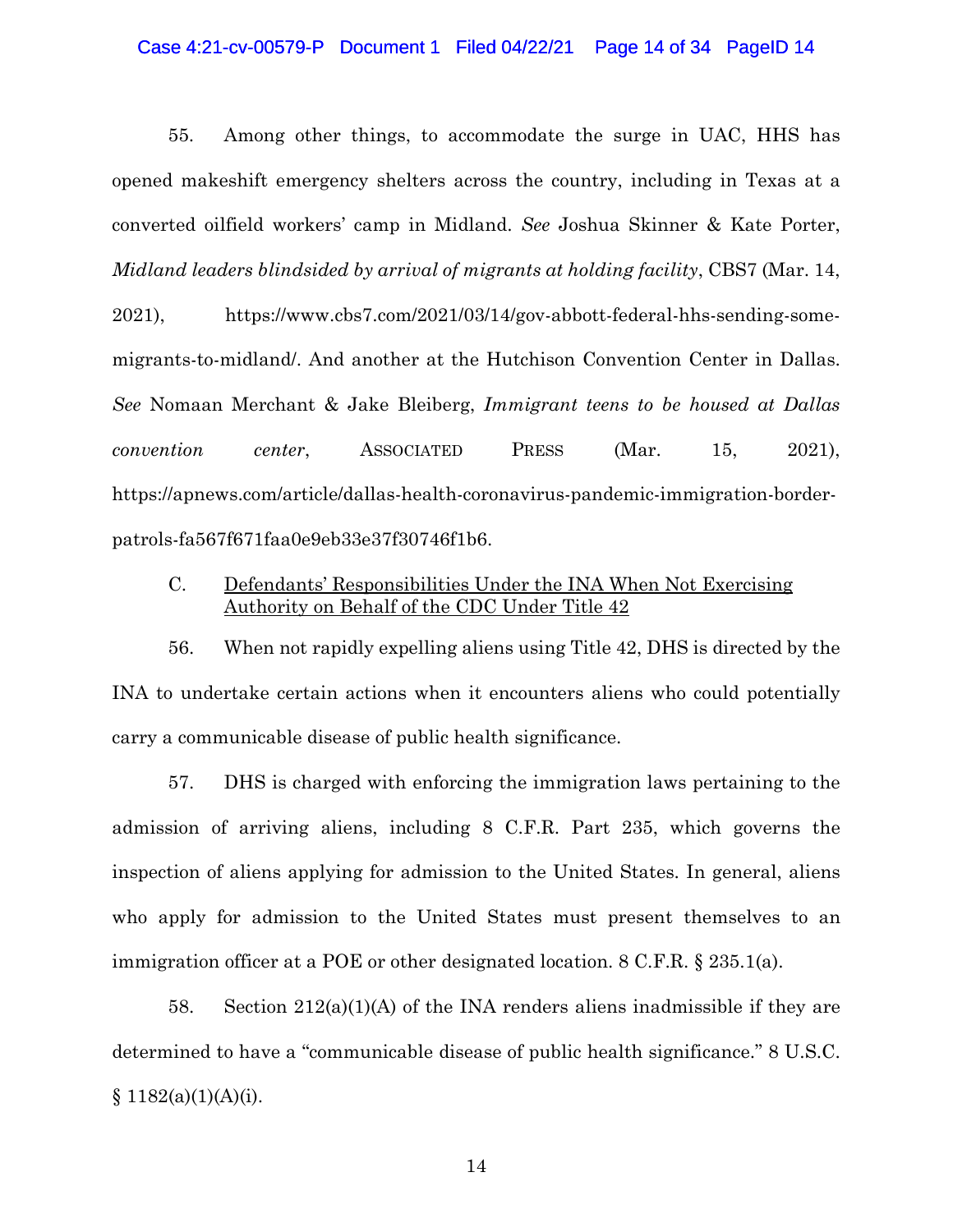Case 4:21-cv-00579-P Document 1 Filed 04/22/21 Page 15 of 34 PageID 15

59. The INA defines a "communicable disease of public health significance"

by reference to "regulations prescribed by the Secretary of Health and Human Services." 8 U.S.C. § 1182(a)(1)(A)(i).

60. To determine whether an alien is inadmissible by reason of being infected with a communicable disease of public health significance—or is coming from a country where such diseases are prevalent—section 232(a) of the INA requires the detention of such aliens:

> For the purpose of determining whether aliens (including alien crewmen) arriving at ports of the United States belong to any of the classes inadmissible under this Act, by reason of being afflicted with *any of the diseases or mental or physical defects or disabilities set forth in section 212(a)* [8 U.S.C. § 1182(a)], or whenever [DHS] has received information showing that any aliens are *coming from a country or have embarked at a place where any of such diseases are prevalent or epidemic*, such aliens shall be detained for a sufficient time to enable the immigration officers and medical officers to subject such aliens to observation and an examination sufficient to determine whether or not they belong to inadmissible classes.

8 U.S.C. § 1222(a) (emphasis added).

61. Regulations similarly permit detention of such aliens where there are "reasonable grounds for believing that persons arriving in the United States should be detained for reasons specified in section 232 of the Act [8 U.S.C. § 1222]." 8 C.F.R. § 232.3; *accord* 8 U.S.C. § 1222(a).

62. DHS's policies and statistics prove that DHS does not meaningfully enforce the plain requirements of the INA to detain any such aliens for a "sufficient time to enable the immigration officers and medical officers to subject such aliens to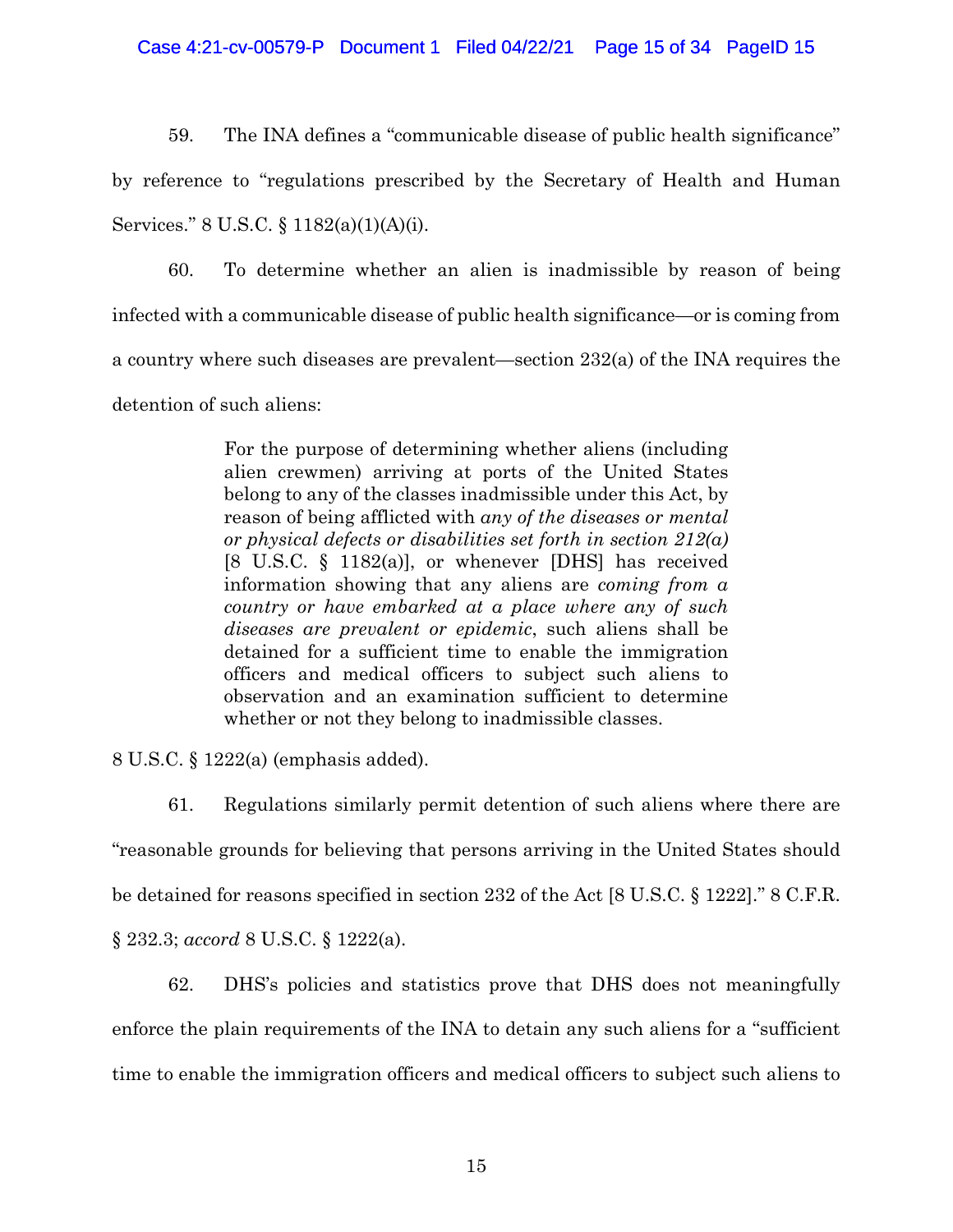## Case 4:21-cv-00579-P Document 1 Filed 04/22/21 Page 16 of 34 PageID 16

observation and an examination sufficient to determine whether or not" they could be carrying a communicable disease of public health significance, including COVID-19. 8 U.S.C. § 1222(a).

63. CBP's medical policy "applies to the provision of enhanced medical support for individuals in CBP custody along the Southwest Border (SWB)." U.S. Customs and Border Protection, *CBP Directive No. 2210-004* at 1 (Dec. 30, 2019), https://www.cbp.gov/sites/default/files/assets/documents/2019-

Dec/CBP Final Medical Directive 123019.pdf ("the Directive.").

64. The Directive "applies to CBP steady-state and surge operation and includes crisis-level operations," and states that "it is the policy of CBP that all individuals in custody will receive appropriate medical support in accordance with applicable authorities, regulations, standards, and policies." *Id.* And it states that "[c]onsistent with short-term detention standards and applicable legal authorities, individuals will not be detained in CBP facilities for the sole purpose of completing *non-emergency medical tasks*." *Id.* (emphasis added).

65. The Directive describes a "phased approach to the identification of potential medical issues in persons in custody." *Id.* at p. 4. The first phase involves observing persons in custody and proactively alerting CBP personnel about any medical issues of concern, and conducting health interviews or medical assessments for people with identified medical issues. The second phase involves a health interview for all individuals in CBP custody under the age of eighteen. And the third phase, "subject to the availability of resources and operational requirements," directs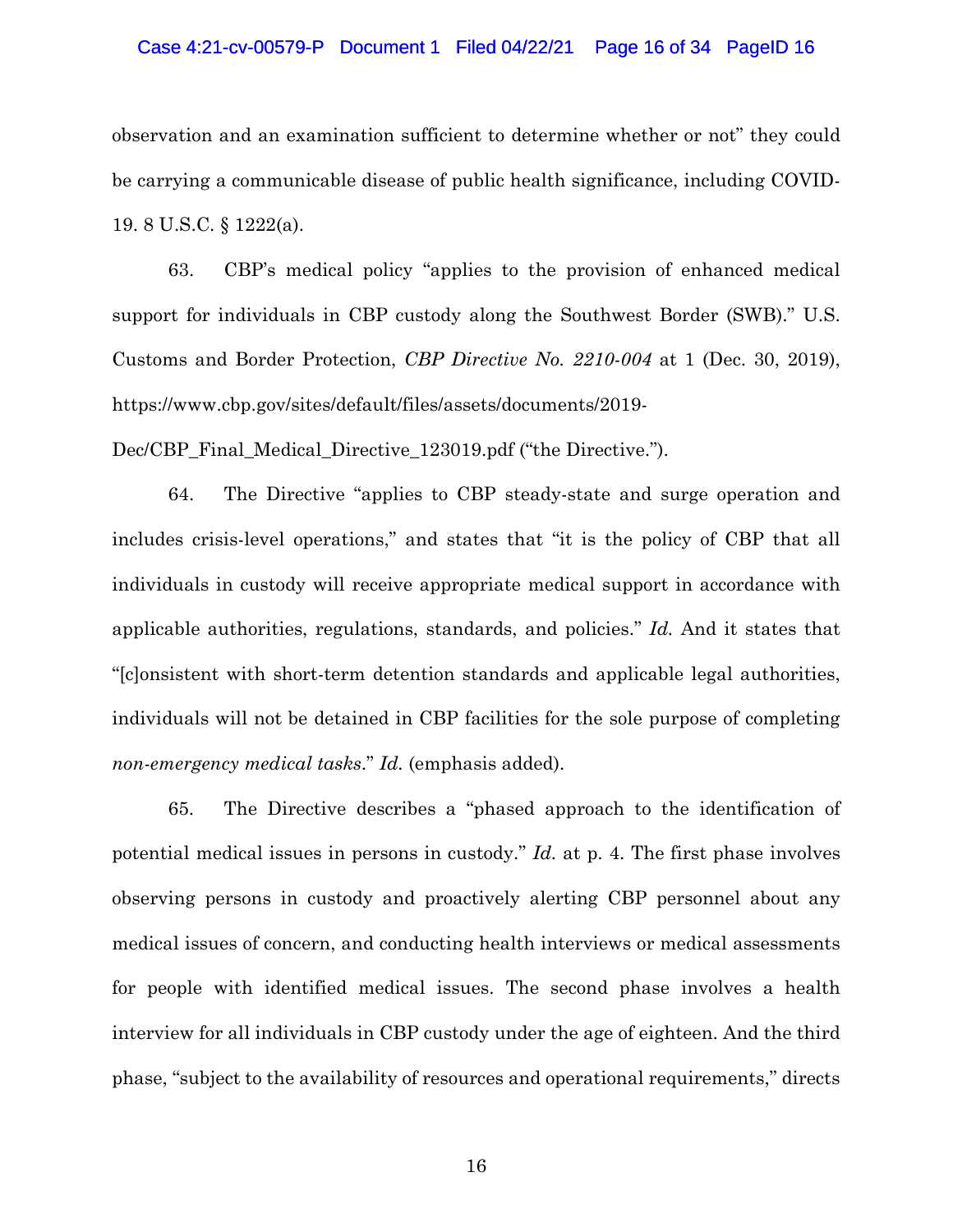## Case 4:21-cv-00579-P Document 1 Filed 04/22/21 Page 17 of 34 PageID 17

a medical assessment to be conducted on tender-age children, any person who selfidentified a medical issue during a screening, and "any other person in custody with a known or reported medical concern." *Id.* at pp. 4–5.

66. The Directive makes no mention of detention for individuals under the circumstances required by 8 U.S.C. § 1222(a). Therefore, combined with the fact that CBP's own Directive states that "individuals will not be detained in CBP facilities for the sole purpose of completing non-emergency medical tasks," Defendants' compliance with the requirements of 8 U.S.C. § 1222(a) could only come through detention with ICE, the other immigration enforcement arm of DHS.

67. And while ICE may have medical policies in place for individuals transferred to its custody depending upon the nature of the facility itself—*see, e.g.*, U.S. Immigration and Customs Enforcement, *Family Residential Standards 2020*  $§ 4.3$  (2020), https://www.ice.gov/doclib/frs/2020/4.3\_HealthCare.pdf; U.S. Immigration and Customs Enforcement, *Performance-Based National Detention Standards 2011* § 4.3 (2011), https://www.ice.gov/doclib/detentionstandards/2011/pbnds2011r2016.pdf—ICE's own statistics demonstrate that the overwhelming majority of aliens in family units are not being transferred to ICE custody in the first instance, meaning that CBP is releasing family unit aliens directly from its custody at the border. Even those few transferred to an ICE Family Residential Center are being quickly processed and released into the interior of the United States—rather than detained as required by 8 U.S.C. § 1222(a).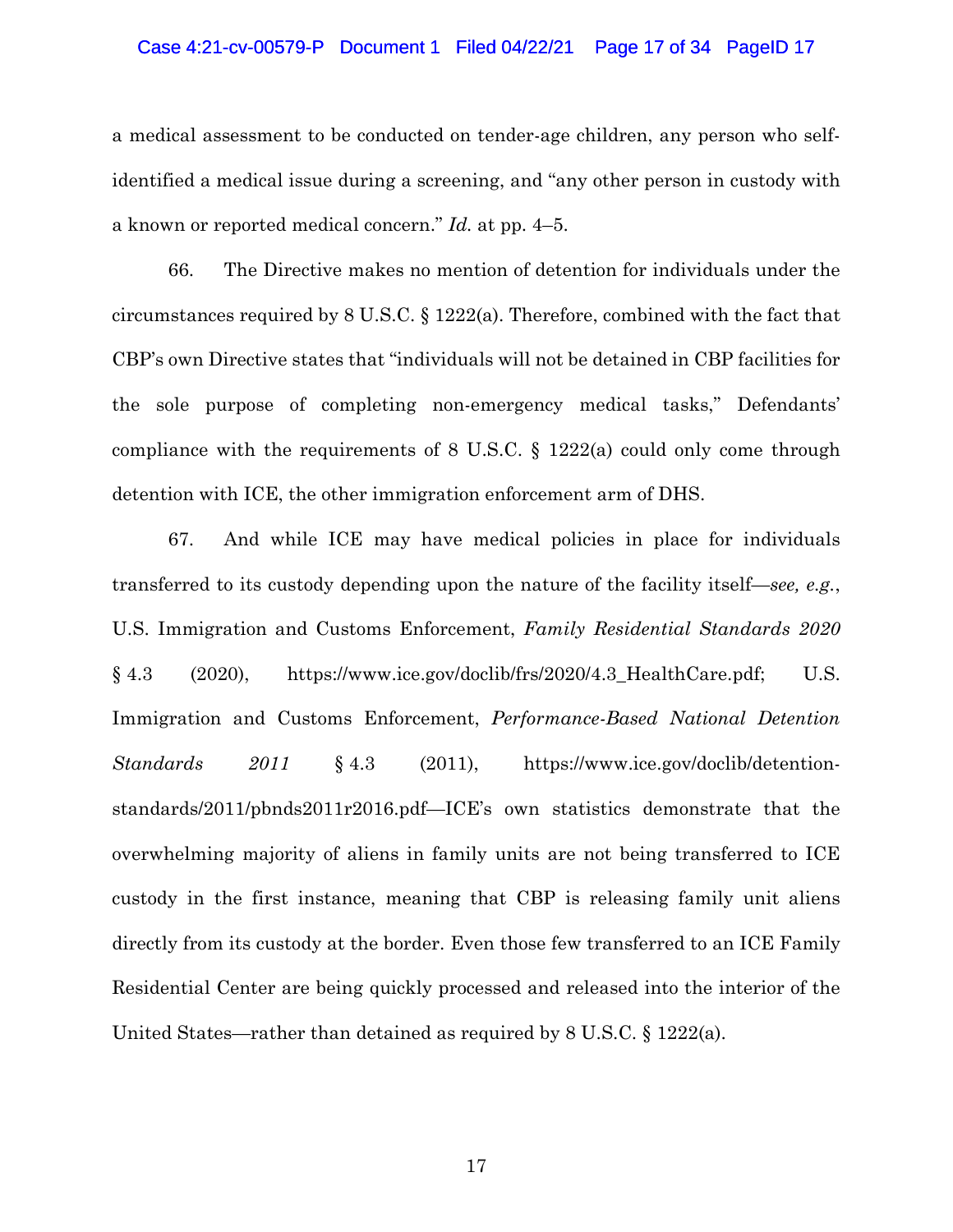## Case 4:21-cv-00579-P Document 1 Filed 04/22/21 Page 18 of 34 PageID 18

68. ICE publishes data on those aliens brought into its custody, those aliens it detains, and those aliens it releases. *See* U.S. Immigration and Customs Enforcement, *ICE Detention Data, FY21 YTD*, https://www.ice.gov/doclib/detention/FY21 detention-stats 0414.xlsx (at the Tab entitled "Detention FY21 YTD") (last visited Apr. 20, 2021).

69. ICE's data prove that it is not detaining the overwhelming majority of members of family units whom CBP encounters at the border and is releasing the few it does process in Family Residential Centers in a matter of days.

70. Indeed, Fiscal Year 2021 to date, ICE's data show that it has only processed a total of 2,107 aliens into Family Residential Centers. *Id.* It also shows that as of March 31, 2021, ICE was only detaining 1,562 aliens in family units in Family Residential Centers. *Id.* And the Average Length of Stay was 7.5 days in March, and 6.8 days in April. *Id.* 

71. Comparing ICE's reported total of 2,107 aliens being processed into a Family Residential Center so far in Fiscal Year 2021, *id.*, with the 51,651 total aliens CBP processed under Title 8 (as opposed to immediate expulsion under Title 42), *see*  U.S. Customs and Border Protection, *Southwest Border Land Encounters*, https://www.cbp.gov/newsroom/stats/southwest-land-border-encounters (last visited Apr. 20, 2021), proves that ICE is also failing to detain the overwhelming majority of members of family units in accordance with the plain language of 8 U.S.C. § 1222(a).

72. Defendants' failure to use Title 42, and their failure to follow the INA's requirements regarding the detention of aliens who potentially have communicable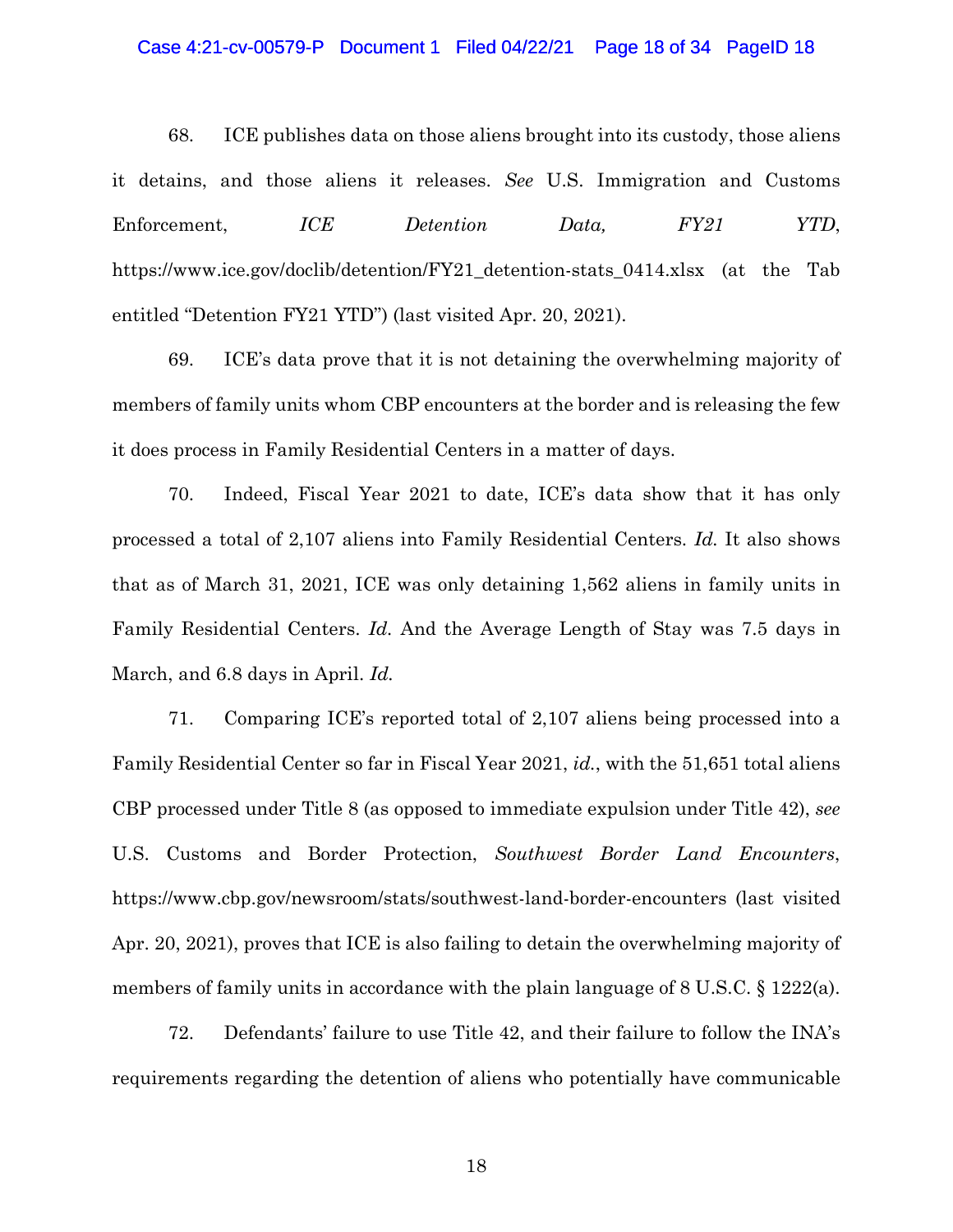diseases of public health significance, results in the release of aliens into Texas threatening the health and safety of all Texans.

# **IV. IRREPARABLE HARMS TO TEXAS**

73. Texas has suffered and continues to suffer irreparable harm because of Defendants' actions.

74. In fact, the CDC Director's October Order acknowledged as much, when it described that "several cities and states, including *several located at or near U.S. border*s, continue to experience widespread, sustained community transmission that has *strained their healthcare and public health systems*. Furthermore, continuing to slow the rate of COVID-19 transmission is critical as states and localities ease public health restrictions on businesses and public activities in an effort to mitigate the economic and other costs of the COVID-19 pandemic." 85 Fed. Reg. 65,812 (emphasis added).

75. And the harms that Texas experiences will continue to increase as Defendants not only release more UAC from their custody and place them with sponsors throughout Texas, but also release family units and a higher percentage of aliens who do not qualify as either UAC or family units.

76. According to data from the Office of Refugee Resettlement ("ORR") in HHS, Texas consistently receives more UAC than any other state—including 13.59% in FY2019 (9,900/72,837), 13.87% in FY2020 (2,336/16,837), and 13.78% through February in FY2021 (1,460/10,596), notwithstanding that Texas represents less than 8.9% of the U.S. population (29,360,759/329,484,123) in the U.S. Census Bureau's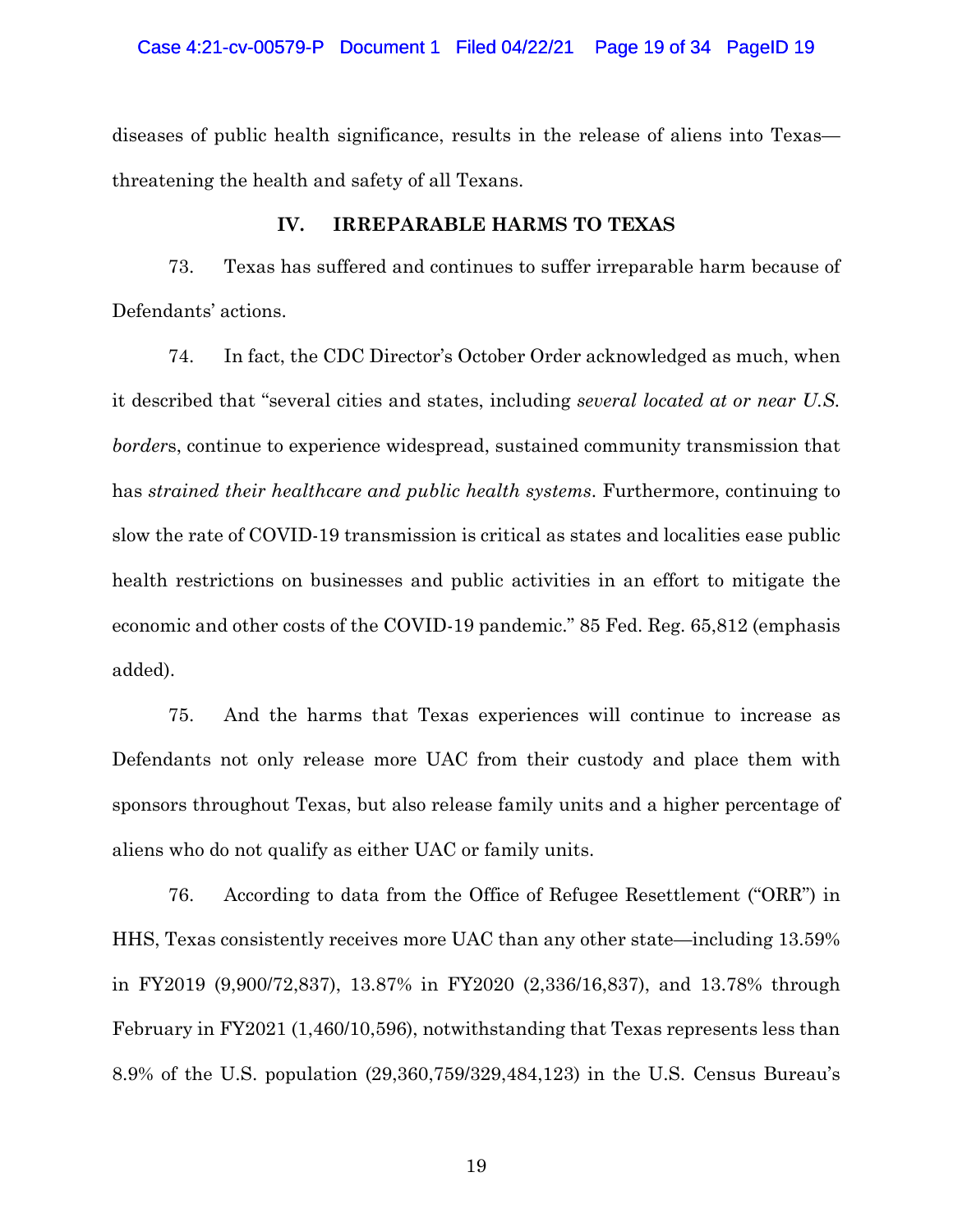### Case 4:21-cv-00579-P Document 1 Filed 04/22/21 Page 20 of 34 PageID 20

most recent (2020) estimate. *See* U.S. Census Bureau, *2020 Vintage 2020 Population Estimates for the United States and States*, https://www.census.gov/programssurveys/popest/technical-documentation/research/evaluation-estimates.html. (last visited Apr. 20, 2021).

77. Because of the lag time in processing UAC, the preliminary injunction that prevented Defendants' applying Title 42 to UAC from November 18, 2020, through the stay of that injunction on January 29, 2021, and Defendants' refusal to apply Title 42 since then, this number will exponentially increase in the coming weeks and months—imposing more costs on Texas.

78. The release of illegal aliens—including UAC, family units, and other aliens—into Texas exposes Texas residents to COVID-19 and causes Texas to incur significant costs, including higher healthcare, law enforcement, and education costs. When Defendants do not remove or exclude illegal aliens in compliance with federal law, Defendants' inaction causes Texas to incur these higher costs, which are not recoverable at law.

79. When DHS and CDC violate the statutory requirements to exclude or quarantine illegal aliens with communicable diseases such as COVID-19, Texas faces significant healthcare and related economic costs, Texas citizens face unwarranted risk, and Texas public-health and law-enforcement officials have their already difficult tasks compounded unnecessarily.

80. Defendants' lax enforcement policy has caused increased numbers of illegal aliens to seek to enter the United States.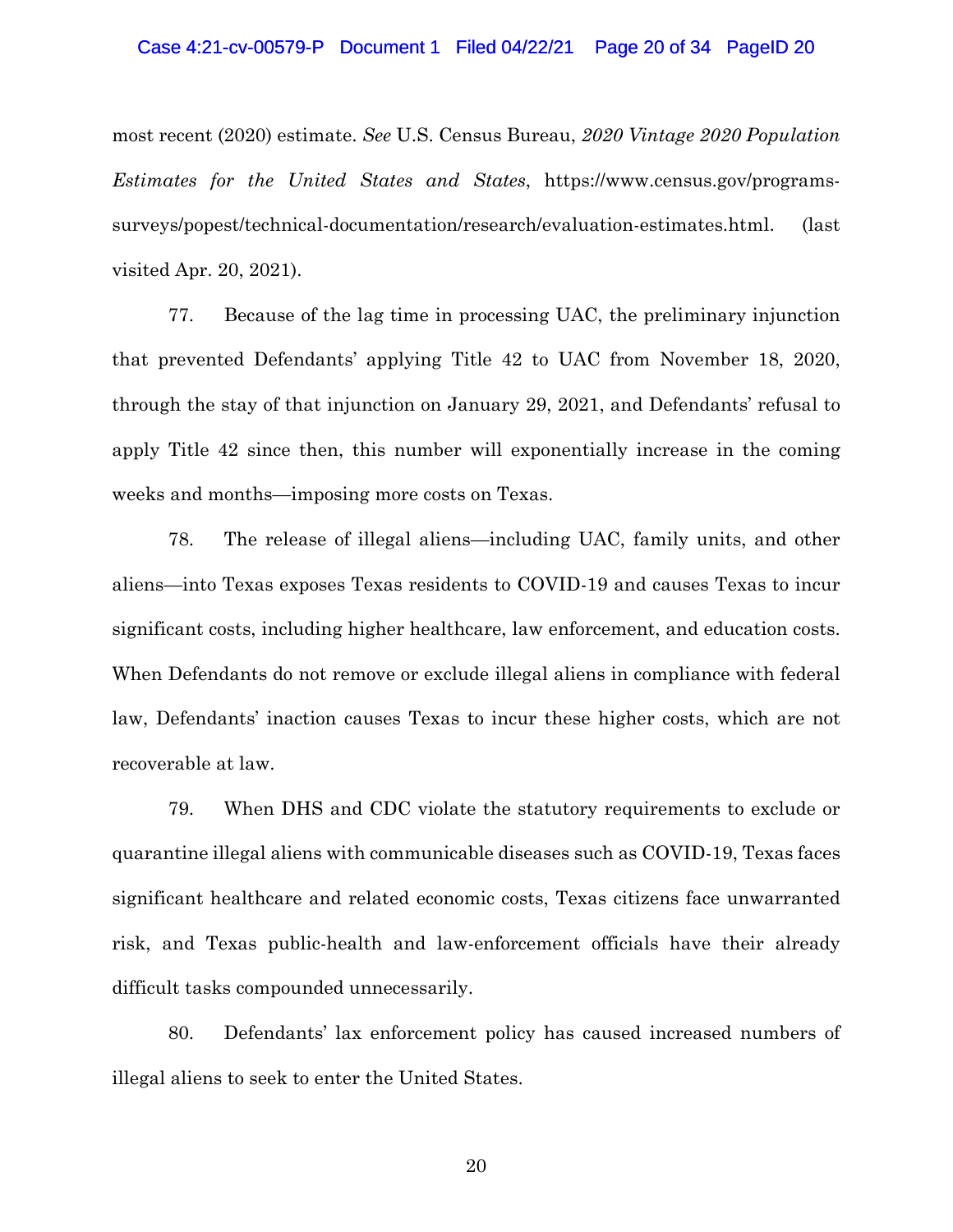## Case 4:21-cv-00579-P Document 1 Filed 04/22/21 Page 21 of 34 PageID 21

81. The surge in COVID-19-infected aliens arriving illegally in Texas not only spreads COVID-19 to Texas residents with whom the illegal aliens come into contact but also infects Defendants' staff and contractors who come into contact with COVID-19-infected illegal aliens, and thus further expose their families and communities to COVID-19 when they leave work.

82. The surge in COVID-19-infected aliens arriving illegally in Texas absorbs available healthcare resources that Texas has provided for Texas residents, including healthcare that Texas provides for indigent patients.

83. If Defendants followed the October Order, and only considered exceptions on a case-by-case basis, Texas would not face such an overwhelming crush of UAC and members of family units who might have COVID-19—at a time when Texas is trying to reopen for business and ensure the distribution of COVID-19 vaccines among the general population.

# **V. CLAIMS**

## **COUNT I**

# **Arbitrary and Capricious Agency Action: Lack of Reasoned Decision-Making**

84. Plaintiff incorporates by reference all preceding paragraphs and incorporates each paragraph of each count as applicable to each other count.

85. The February Order is arbitrary and capricious because it does not offer a reasoned explanation for exempting UAC from the Title 42 process.

86. The APA provides that reviewing courts "shall . . . hold unlawful and set aside agency action . . . found to be arbitrary, capricious, an abuse of discretion, or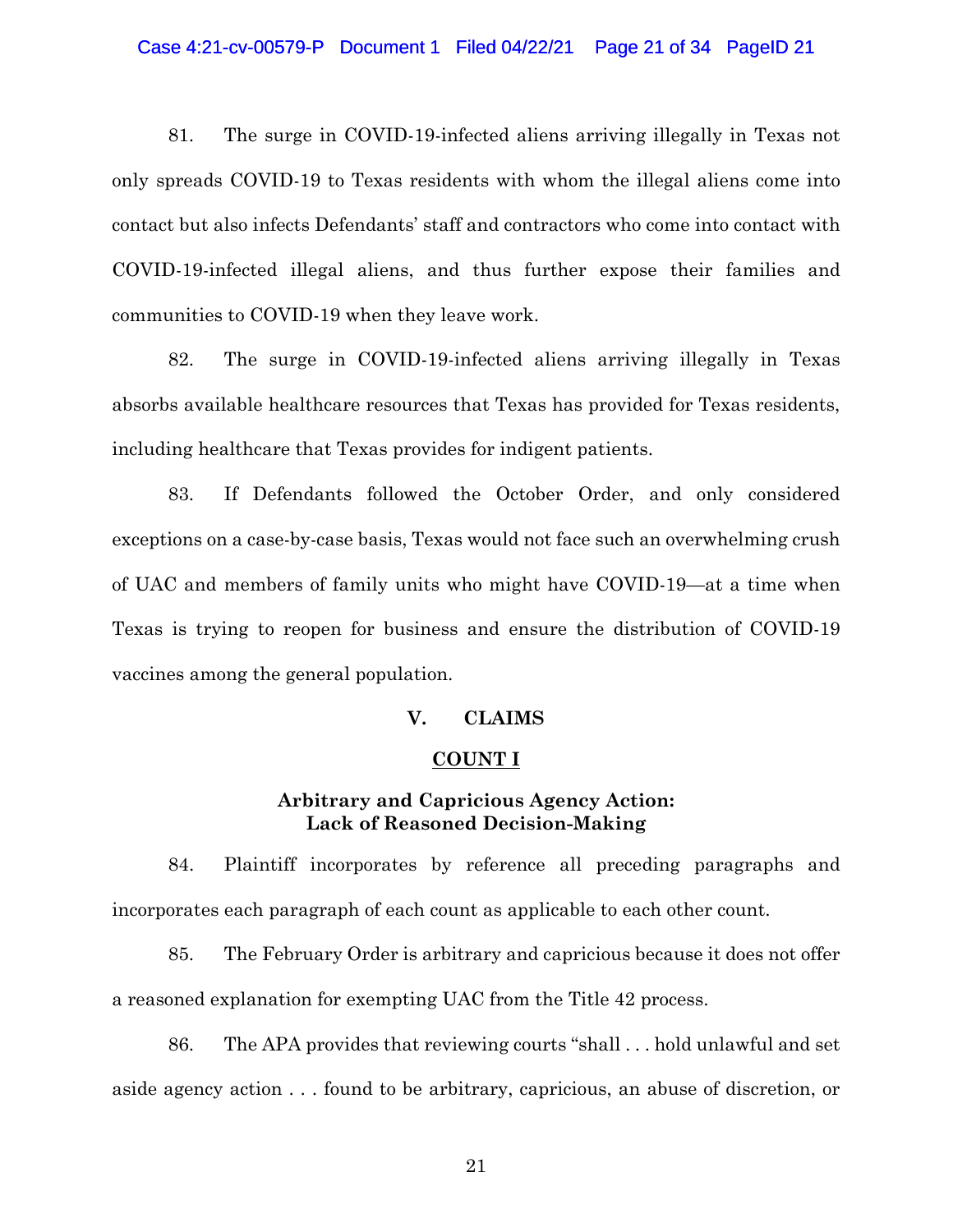## Case 4:21-cv-00579-P Document 1 Filed 04/22/21 Page 22 of 34 PageID 22

otherwise not in accordance with law."  $5 \text{ U.S.C.}$  § 706(2)(A). The February Order, which amends the October Order and Title 42 process, is a final agency action. 5 U.S.C. § 551(6), (13).

87. The sole rationale given by the February Order is that the "CDC is in the process of reassessing the overall public health risk at the United States' borders and its [October Order] based on the most current information regarding the COVID-19 pandemic as well as the situation at the Nation's borders." Notice of Temporary Exception From Expulsion of Unaccompanied Noncitizen Children Encountered in the United States Pending Forthcoming Public Health Determination, 86 Fed. Reg. 9,942 (Feb. 17, 2021).

88. This rationale is unreasonable and runs counter to the evidence before the agency.

89. The February Order admits that the October Order "was based on the most current information at that time regarding the COVID-19 pandemic and the situation at the Nation's borders." *Id.* 

90. The October Order had concluded that suspending the introduction of UAC was "necessary to continue to protect the public health from an increase in the serious danger of the introduction [of COVID-19.]" Order Suspending the Right to Introduce Certain Persons From Countries Where a Quarantinable Communicable Disease Exists, 85 Fed. Reg. 65,806, 65,807 (Oct. 16, 2020).

91. In the October Order, the CDC Director had stated that the CDC was conducting monthly reviews of "the latest information regarding the status of the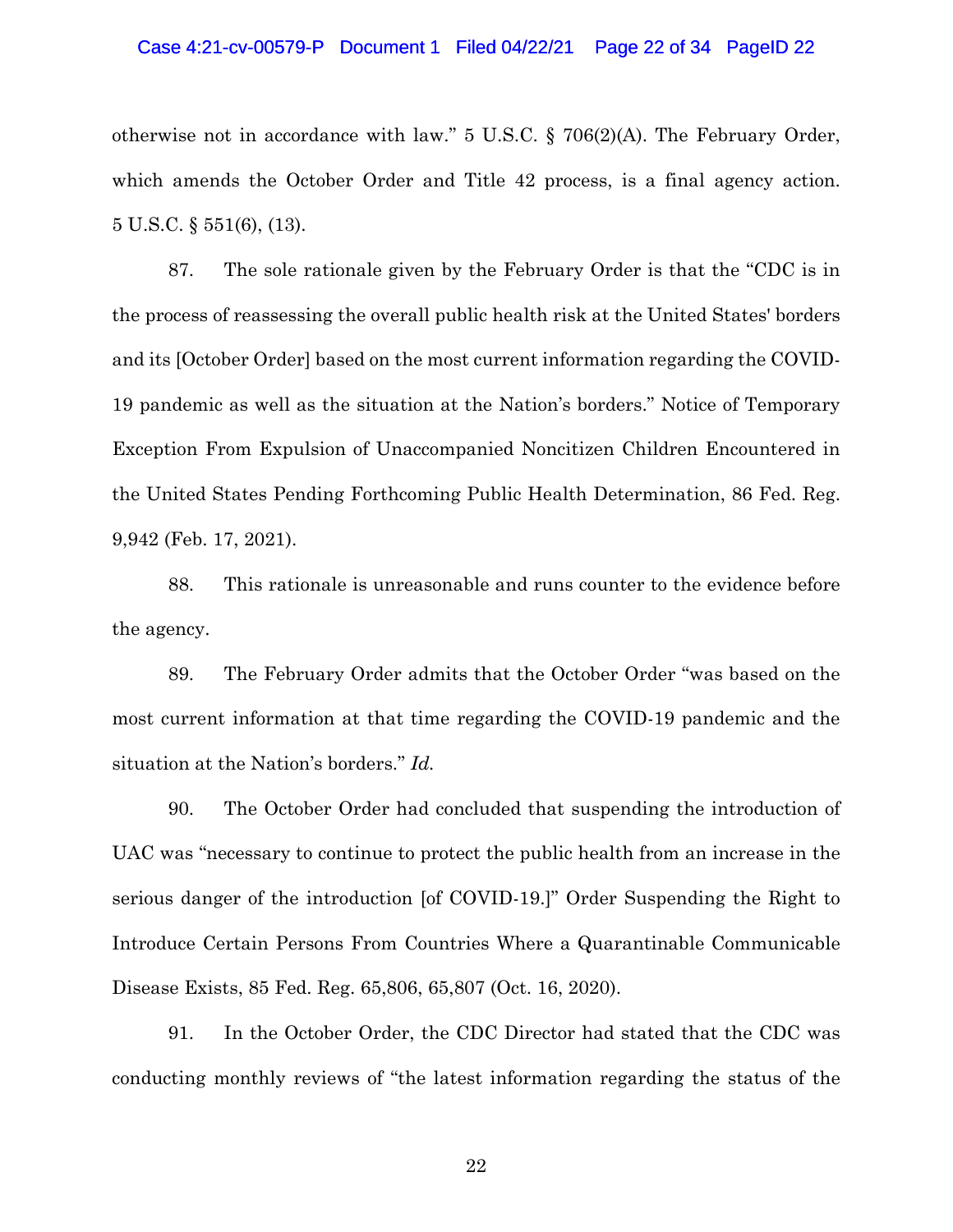## Case 4:21-cv-00579-P Document 1 Filed 04/22/21 Page 23 of 34 PageID 23

COVID-19 pandemic and associate public health risks to ensure that the [October] Order remains necessary to protect the public health." *Id.* at 65,809.

92. The evidence before the agency at the time of the February Order consisted of the October Order's determination that suspending the introduction of UAC was necessary to protect public health, based on the most current information available at the time, and approximately four monthly reviews reaffirming the necessity of that policy in light of the most recent public health data regarding the COVID-19 pandemic.

93. The February Order does not identify any new information arising after October 16, 2020, that would provide a well-reasoned explanation for the CDC's abrupt departure from the process outlined in the October Order. The rationale that CDC gives in the February Order—namely, that "CDC is in the process of reassessing the overall public health risk at the United States' borders and its [October Order] based on the most current information regarding the COVID-19 pandemic as well as the situation at the Nation's borders" 86 Fed. Reg. at 9,942—is no rationale at all: "On the contrary, the agency, to engage in informed rulemaking, must consider varying interpretations and the wisdom of its policy on a continuing basis." *Chevron, U.S.A., Inc. v. NRDC, Inc.*, 467 U.S. 837, 863–64 (1984). If CDC's "reassessment" rationale is non-arbitrary, agencies can suspend or amend rules at will.

94. Even if there were some ex post facto way to explain or justify CDC's decision, that would not save CDC's action because it "is a foundational principle of administrative law that judicial review of agency action is limited to the grounds that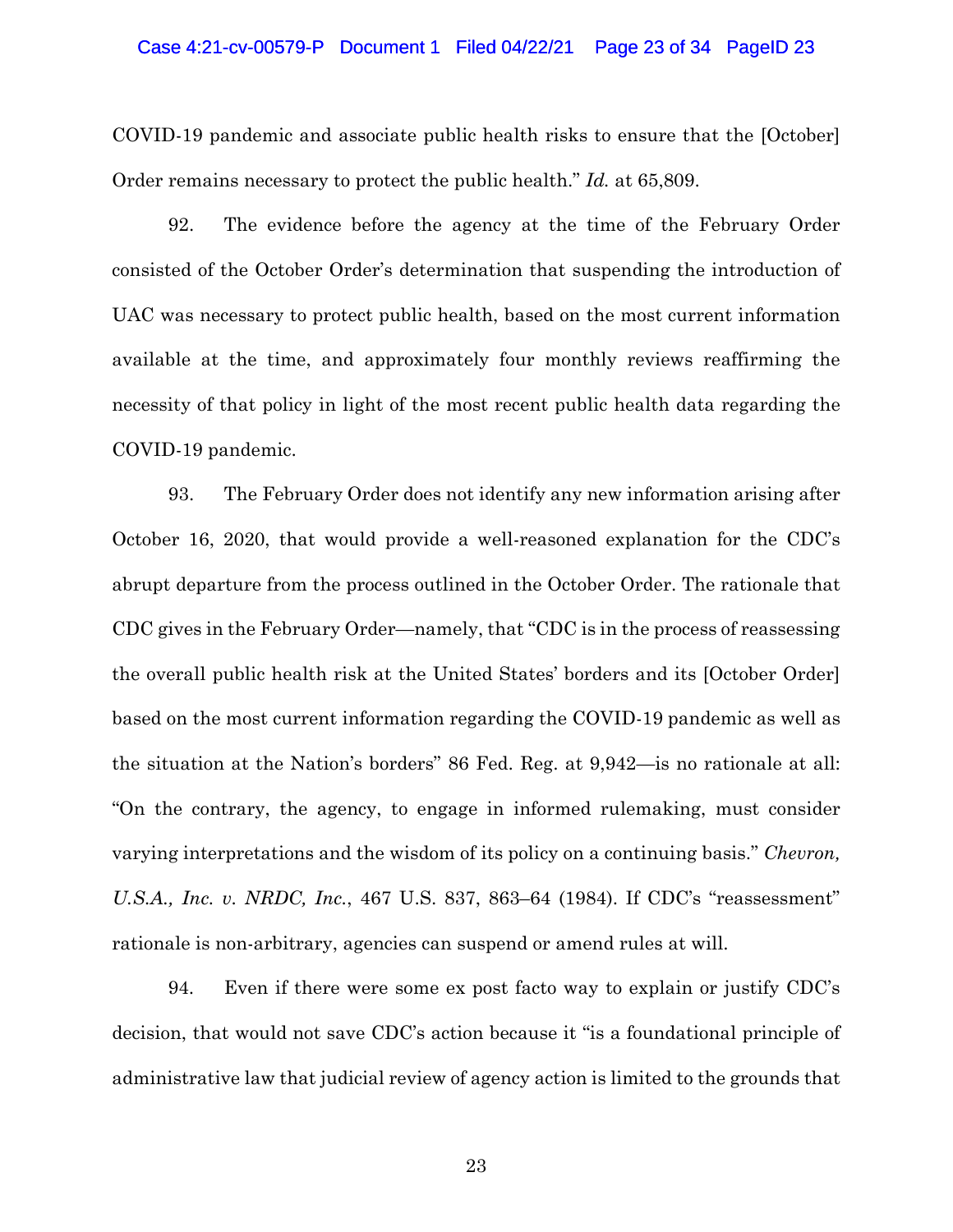the agency invoked when it took the action." *Dep't of Homeland Sec. v. Regents of the Univ. of California*, 140 S. Ct. 1891, 1907 (2020) (quotations omitted); *SEC v. Chenery Corp.*, 318 U.S. 80, 87 (1943) (pre-APA); *Motor Vehicle Mfrs. Ass'n v. State Farm Mutual Auto Ins. Co.*, 463 U.S. 29, 50 (1983) (limiting APA review to "the basis articulated by the agency itself" in the record); *see also* 5 U.S.C. § 553(b)(B) (requiring agencies to incorporate a good-cause basis for exemption in the rule).

# **COUNT II**

# **Arbitrary and Capricious Agency Action: Failure to Consider State Reliance Interests**

95. Plaintiff incorporates by reference all preceding paragraphs and incorporates each paragraph of each count as applicable to each other count.

96. The February Order is arbitrary and capricious because defendants also did not consider the State of Texas's reliance interests in the continuation of the Title 42 policy.

97. Defendants ignored the harms that ceasing to use Title 42 for UAC would cause, such as increased costs to Texas and other states, which always "bear[] many of the consequences of unlawful immigration." *Arizona v. United States*, 567 U.S. 387, 397 (2012). As noted above, the February Order did not address such costs at all. This failure, too, was arbitrary and capricious. *See Michigan v. E.P.A.*, 576 U.S. 743, 751 (2015).

98. Defendants particularly did not consider whether "there was 'legitimate reliance' on the" use of Title 42 for nearly a year—in the middle of a pandemic—that enabled Texas to devote resources to addressing the needs of its citizens, or to ease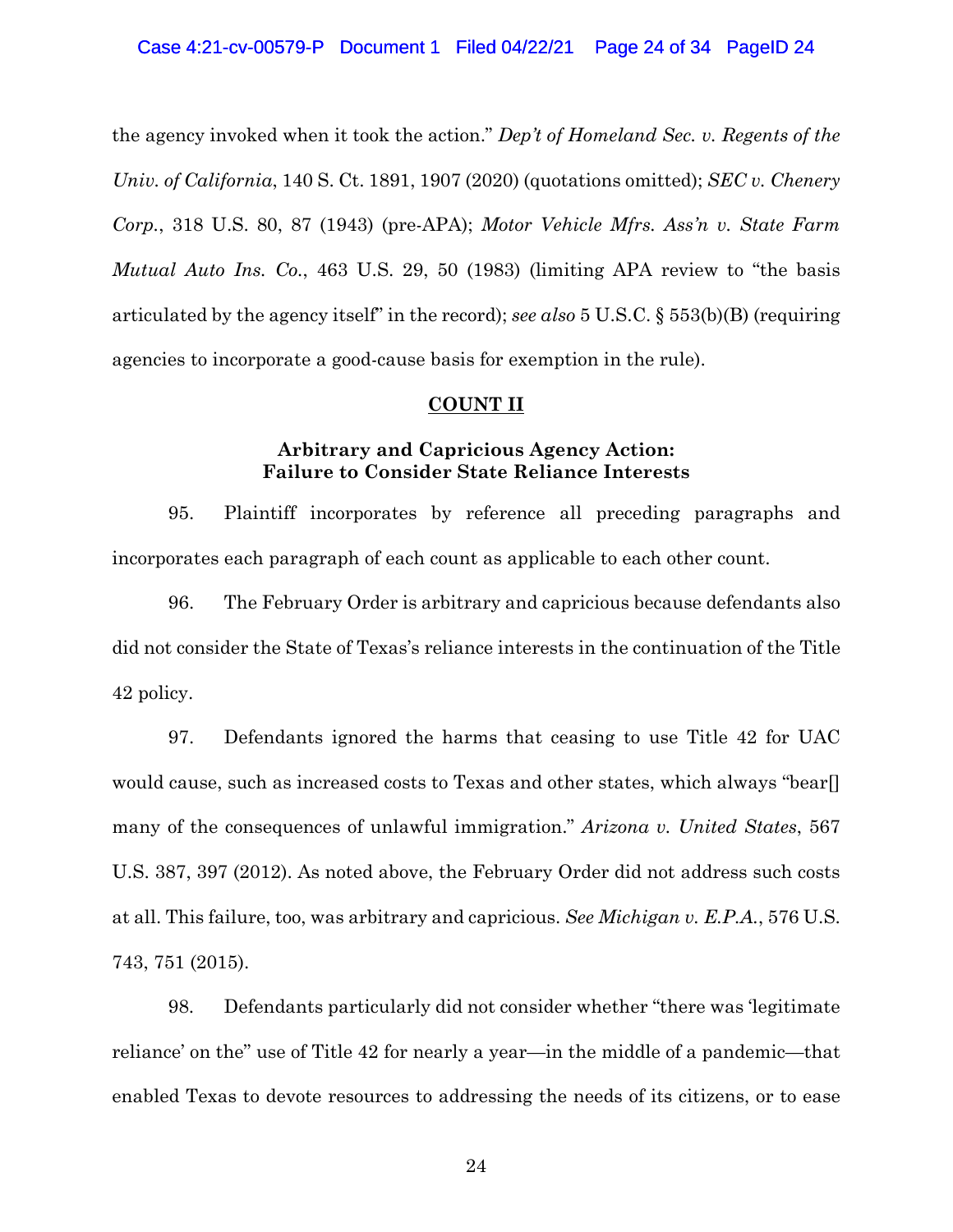economically-damaging pandemic-related restrictions on its citizens, thus improving Texas's economy and increasing the state's tax revenues. *Dep't of Homeland Sec. v. Regents of the Univ. of Cal.*, 140 S. Ct. 1891, 1913 (2020) (quoting *Smiley v. Citibank (South Dakota), N.A.*, 517 U.S. 735, 742 (1996)). Instead, there was no consideration whatsoever of the decision's impact on available state resources. That failure was arbitrary and capricious; where, as here, "an agency changes course . . . it must 'be cognizant that longstanding policies may have engendered serious reliance interest that must be taken into account.'" *Id.* (quoting *Encino Motorcars, LLC v. Navarro*, 136 S. Ct. 2117, 2126 (2016) (quoting another source)).

# **COUNT III**

# **Arbitrary and Capricious Agency Action: Failure to Consider Alternative Approaches**

99. Plaintiff incorporates by reference all preceding paragraphs and incorporates each paragraph of each count as applicable to each other count.

100. The February Order is arbitrary and capricious because the Defendants failed to consider alternative approaches to their decision to except UAC from Title 42 altogether.

101. Even if Defendants considered the costs to Texas—and they did not they did not consider whether they could achieve their goals through a lessburdensome or less-sweeping means. This too made Defendants' resulting decision arbitrary and capricious.

102. The February Order failed to consider alternative approaches that would allow at least the use of Title 42 in *some* cases for UAC, and that would have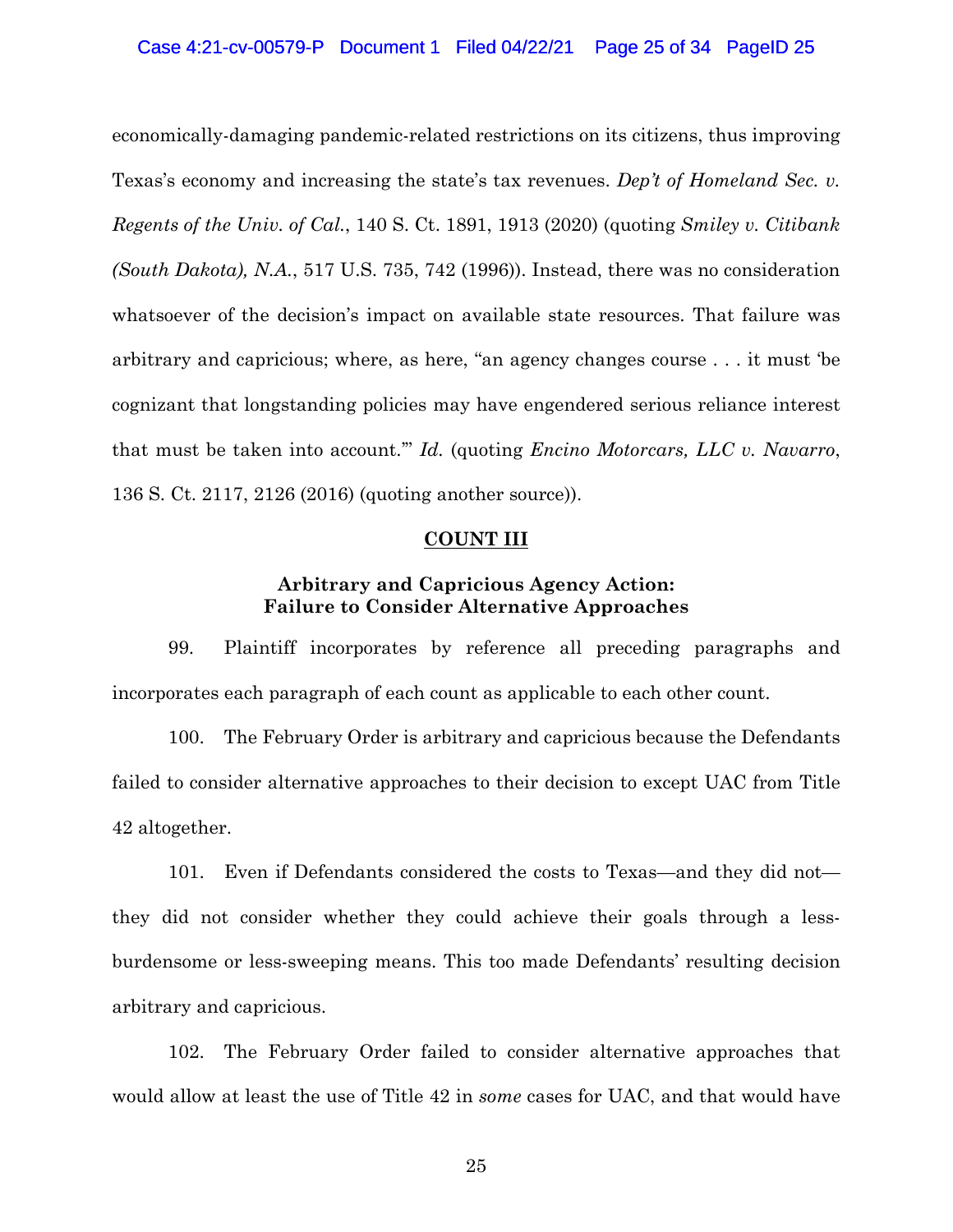accordingly imposed less-significant burdens on Texas. The Supreme Court recently held that a DHS immigration action was arbitrary and capricious because it was issued "'without any consideration whatsoever' of a [more limited] policy." *Regents of the Univ. of Cal.*, 140 S. Ct. at 1912 (quoting *State Farm*, 463 U.S. at 51). The February Order categorically eliminates the use of Title 42 for all UAC.

103. By omitting any analysis of continuing at least some use of Title 42 for UAC, Defendants "failed to consider important aspects of the problem" before it. *Id.* at 1910 (alterations and citation omitted).

# **COUNT IV**

# **Arbitrary and Capricious Agency Action: No Stated Basis for Agency Action**

104. Plaintiff incorporates by reference all preceding paragraphs and incorporates each paragraph of each count as applicable to each other count.

105. The February Order is arbitrary and capricious because the Defendants provided no meaningful explanation or justification for it. *See SEC v. Chenery Corp.*, 318 U.S. 80, 87 (1943) ("The grounds upon which an administrative order must be judged are those upon which the record discloses that its action was based."). Because Defendants did not provide any grounds for the decision other than that they were reconsidering the matter, they are precluded from asserting new grounds before this Court—and therefore their cessation of the use of Title 42 is necessarily arbitrary.

106. Because Defendants did not sufficiently explain their sudden departure from the use of Title 42 for UAC, the February Order is "arbitrary, capricious, an abuse of discretion, or otherwise not in accordance with law[.]" 5 U.S.C. § 706(2)(A).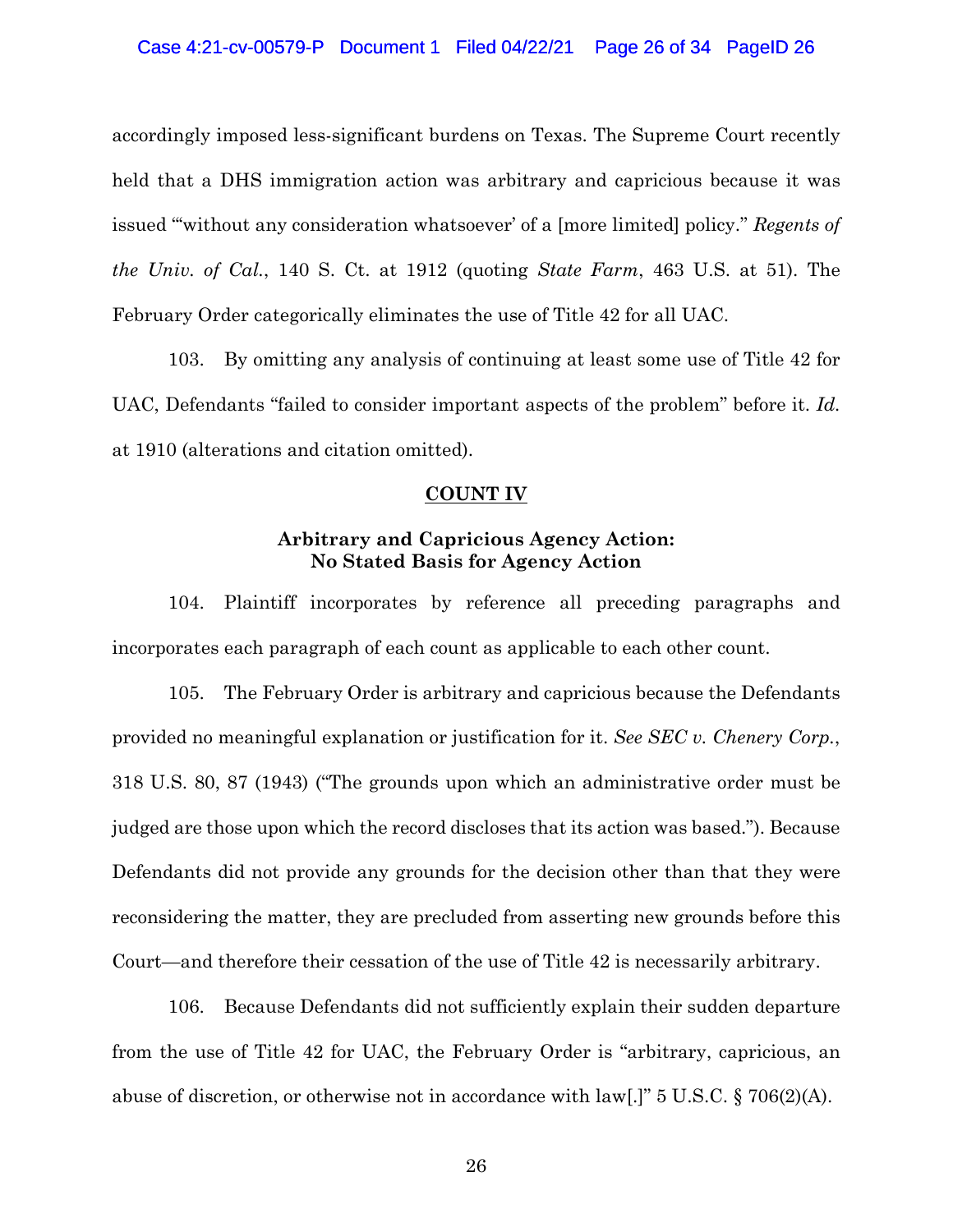# **COUNT V**

# **Lack of Notice-and-Comment Rulemaking**

107. Plaintiff incorporates by reference all preceding paragraphs and incorporates each paragraph of each count as applicable to each other count.

108. The Defendants failed to conduct the statutorily required notice and comment process for the February Order.

109. The APA provides that reviewing courts "shall . . . hold unlawful and set aside agency action . . . found to be . . . without observance of procedure required by law." 5 U.S.C. § 706(2)(D).

110. The APA requires agencies issuing rules to follow notice-and-comment rulemaking, 5 U.S.C. § 553(b)–(c), and to have rules take effect 30 or more days after promulgation, 5 U.S.C. § 553(d), unless an applicable exception applies.

111. The Title 42 process—including the October Order, 85 Fed. Reg. at 65,806–12, and the February Order, 86 Fed. Reg. at 9,942—is a substantive rule for APA purposes because the Title 42 process binds agency discretion. 5 U.S.C. § 551(4)– (5).

112. CDC previously argued that its orders in the Title 42 process were not rules, and argued in the alternative that APA exceptions applied, based on the publichealth emergency of the COVID-19 pandemic. *See* 85 Fed. Reg. at 65,812 (Oct. 16, 2020); 85 Fed. Reg. at 31,509 (May 26, 2020).

113. In the February Order, Defendant CDC purports not only to have amended the Title 42 process by exempting UAC from the Title 42 process without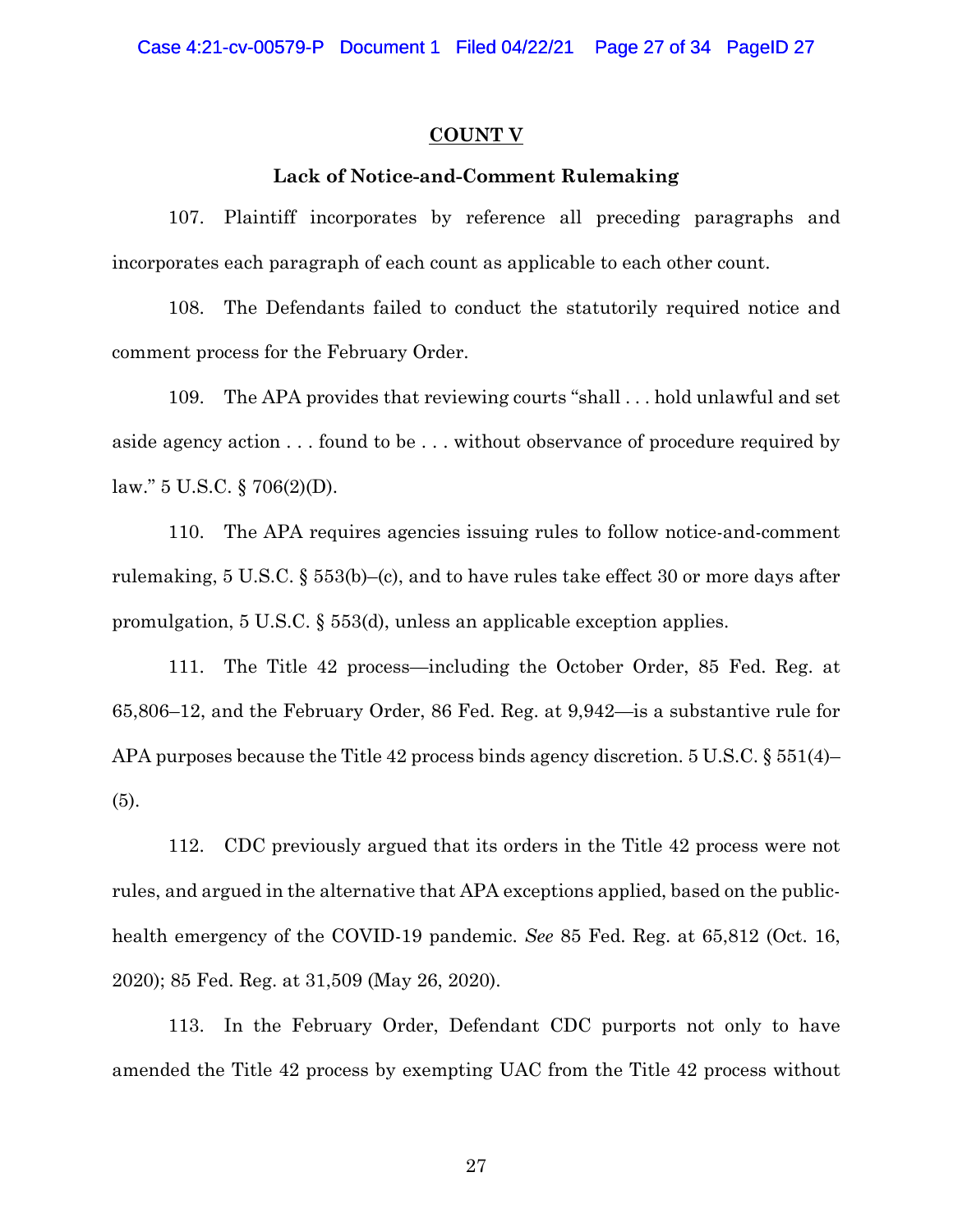putting that amendment through notice-and-comment rulemaking, but also to have made the change effective immediately.

114. In the February Order, CDC does not invoke any exceptions to the APA's notice-and-comment rulemaking or 30-day-notice requirements.

115. CDC's February Order is not eligible for any exceptions to the APA's notice-and-comment rulemaking or 30-day-notice requirements.

116. CDC's February Order violated the APA by purporting to amend the Title 42 process without either meeting the notice-and-comment rulemaking and 30 day-notice requirements or invoking an exception to those requirements.

# **COUNT VI**

# **Failure to Follow Agency Rules**

117. Plaintiff incorporates by reference all preceding paragraphs and incorporates each paragraph of each count as applicable to each other count.

118. The Defendants act unlawfully by not following their own rules for processing members of family units encountered at the southern border.

119. While the APA prohibits agency actions that are "arbitrary, capricious, an abuse of discretion, or otherwise not in accordance with law," 5 U.S.C. § 706(2)(A), agencies' obligation to follow their own rules predates APA's enactment. *United States v. Macdaniel*, 32 U.S. (7 Pet.) 1, 15 (1833); *FPC v. Nat. Gas Pipeline Co.*, 315 U.S. 575, 586 (1942); *Service v. Dulles*, 354 U.S. 363, 372 (1957) (citing *Accardi v. Shaughnessy*, 347 U.S. 260 (1954)).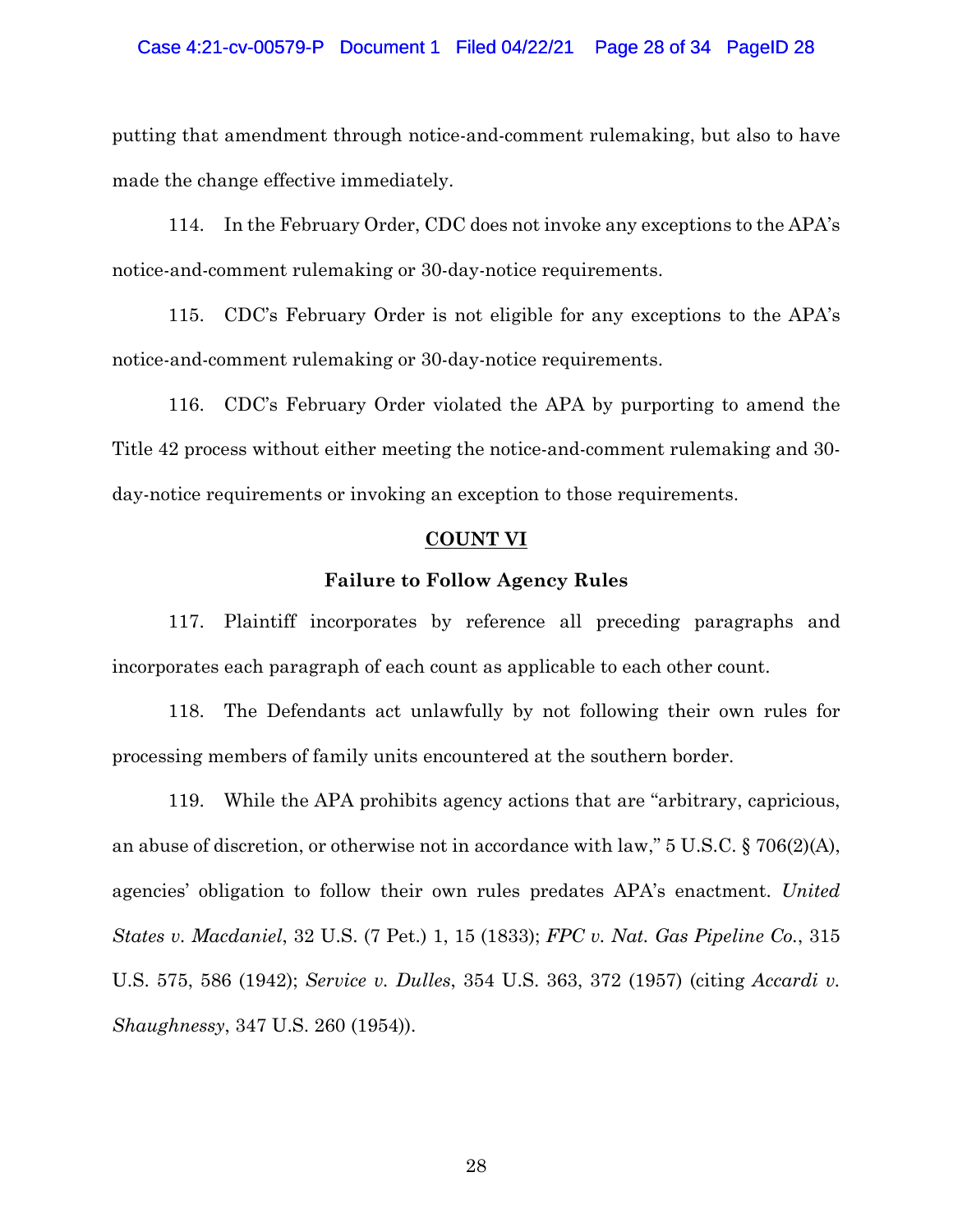## Case 4:21-cv-00579-P Document 1 Filed 04/22/21 Page 29 of 34 PageID 29

120. As opposed to Defendants' exception of UAC from coverage under Title 42 in the February Order, Defendants have made no such comparable exception for members of family units. Yet Defendants' own statistics prove that they are not acting in accordance with their own rules, which require DHS to consult with CDC "concerning how [any] types of *case-by-case, individualized exceptions shall be made to help ensure consistency with current CDC guidance and public health assessments*." *See* 85 Fed. Reg. 65,806, 65,807–08 (Oct. 16, 2020) (emphasis added).

121. As stated above, Defendants only applied Title 42 to 47% of encounters of family units in February and 32% in March. Case-by-case, individualized exceptions are neither case-by-case nor individualized when such exceptions applied to 53% of all encounters in February and 68% in March.

122. By effectively excepting families from Title 42 without amending the applicable rules—and without following their detention requirements under the INA—Defendants actions are not in accordance with applicable law.

123. And further, because Defendants' attempt to except UAC from Title 42's coverage was ineffective and unlawful for the reasons stated above, their present actions are therefore in violation of their own rules.

#### **COUNT VII**

### **Failure to Detain Aliens under 8 U.S.C. § 1222(a)**

124. Plaintiff incorporates by reference all preceding paragraphs and incorporates each paragraph of each count as applicable to each other count.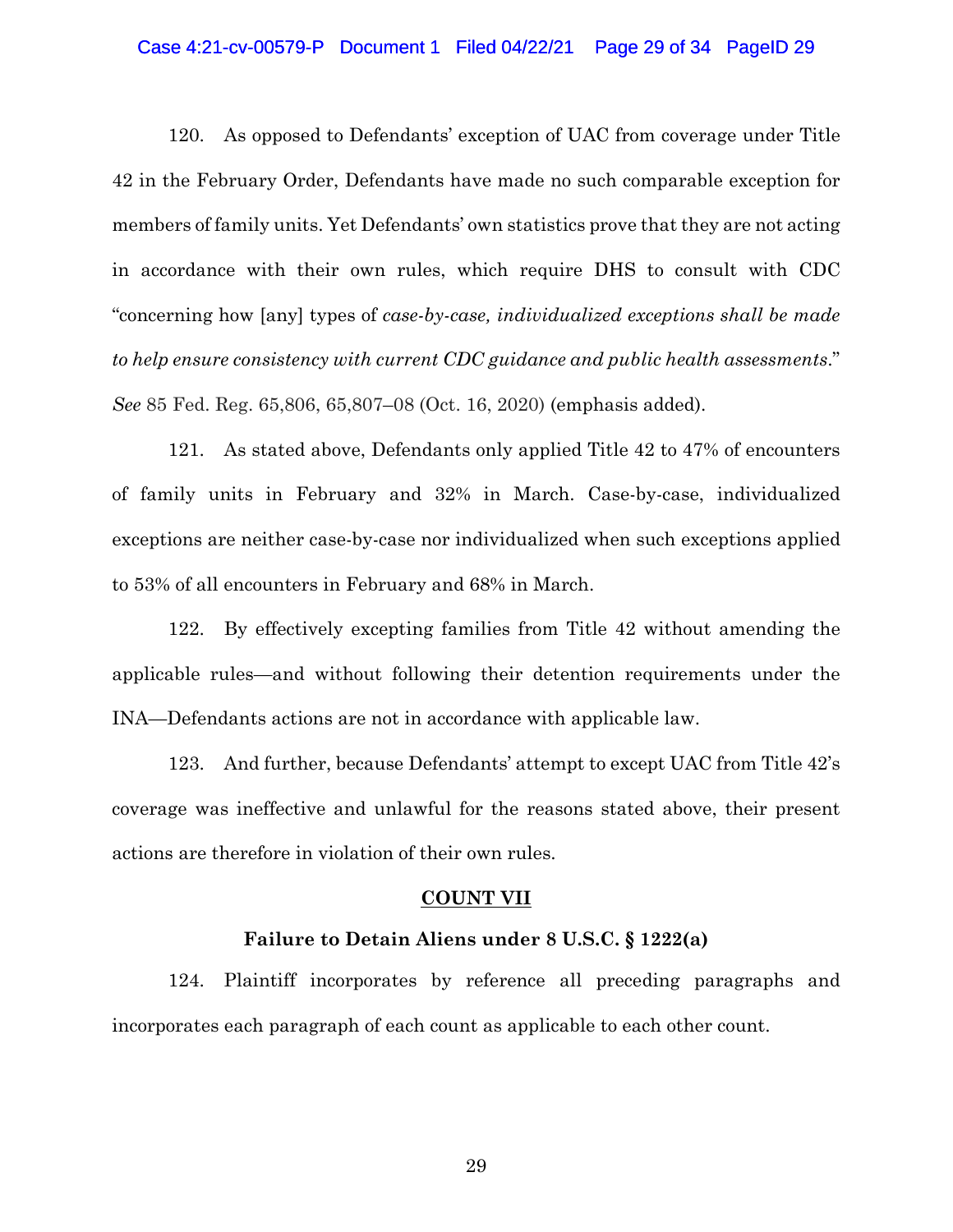#### Case 4:21-cv-00579-P Document 1 Filed 04/22/21 Page 30 of 34 PageID 30

125. The Defendants have failed to comply with applicable law requiring the detention of aliens under the terms required by 8 U.S.C. § 1222(a).

126. The Declaratory Judgment Act, 28 U.S.C. §§ 2201–2202, authorizes federal district courts to "declare the rights and other legal relations of any interested party seeking such declaration, whether or not further relief is or could be sought." 28 U.S.C. § 2201(a).

127. COVID-19 is a "communicable disease of public health significance" for purposes of INA  $\S$ § 212(a), 232(a).

128. COVID-19 is prevalent or epidemic in Mexico.

129. DHS has a statutory obligation to detain and quarantine aliens arriving from Mexico before releasing such aliens into the United States.

130. The CDC-recommended quarantine period for COVID-19 is 14 days, and that is at least the period necessary to determine whether someone has COVID-19 based on past contact or exposure.

131. DHS's refusal to enforce 8 U.S.C. § 1222(a) is final agency action within the meaning of the APA, both as reviewable inaction and as a conscious policy of nonenforcement.

132. Unless aliens arriving from Mexico are immediately returned to Mexico during an applicable pandemic, 8 U.S.C. § 1222(a) imposes a non-discretionary duty on the DHS Defendants to detain aliens arriving from Mexico who are inadmissible.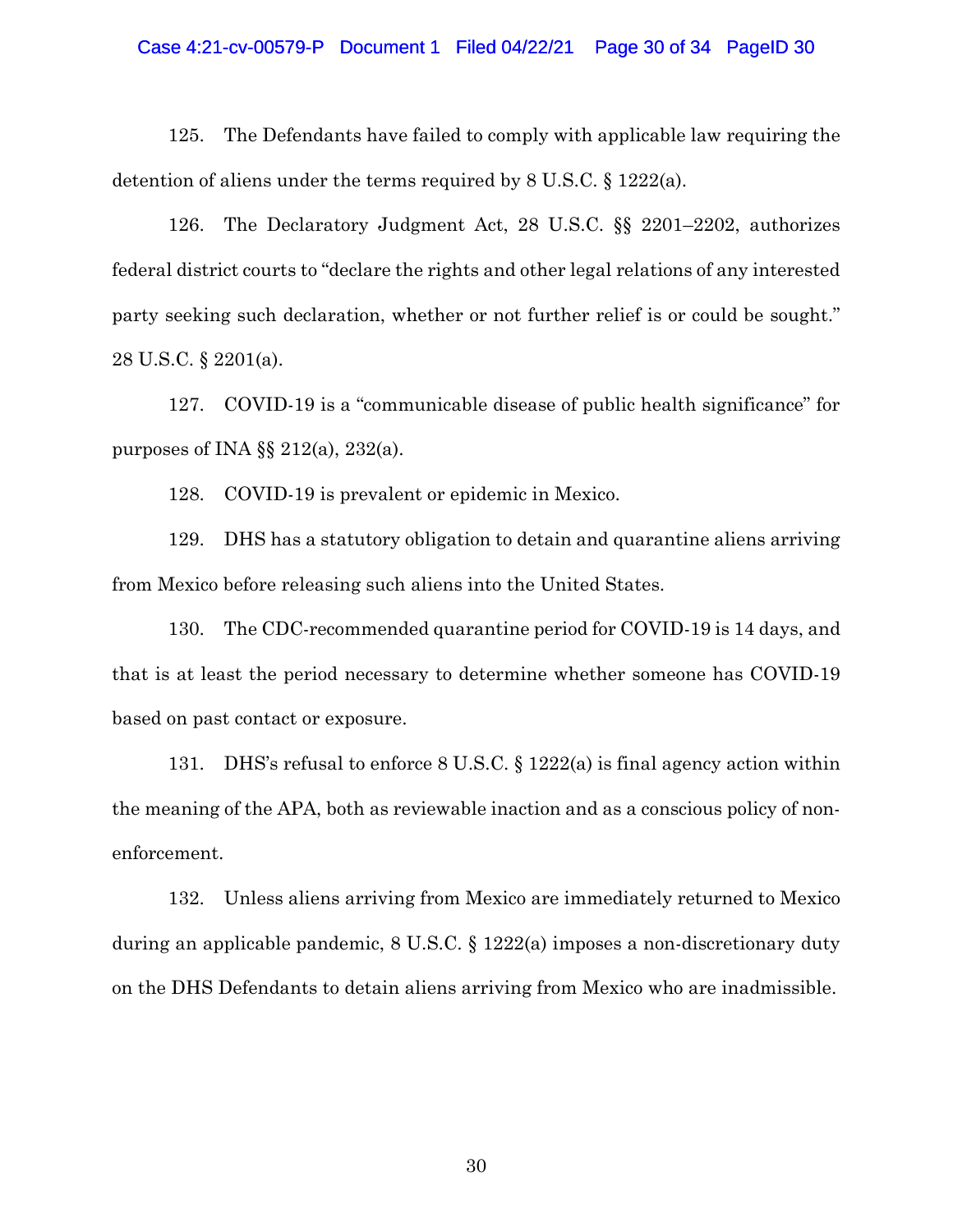# **COUNT VIII**

# **Violation of the Take Care Clause**

133. Plaintiff incorporates by reference all preceding paragraphs and incorporates each paragraph of each count as applicable to each other count.

134. The Defendants have failed to take care that the laws applicable to the processing of aliens at the southwest border are faithfully executed.

135. The Constitution requires the President to "take care that the Laws be faithfully executed." U.S. CONST. art. II, § 3.

136. This constitutional limitation is binding on agencies and officers exercising executive power. *See* U.S. CONST. art. II, § 1, cl. 1 (vesting "[t]he executive Power" in the President.).

137. Unconstitutional agency action or inaction violates the APA. *See*  5 U.S.C. § 706.

138. Defendants' actions here violate the Take Care Clause because they refuse to apply CDC's duly promulgated rules under the PHSA and refuse to enforce 8 U.S.C. § 1222(a)'s mandatory detention of aliens exposed to COVID-19, a communicable disease of public health significance.

139. Defendants' actions thus violate the constitutional duty to "take Care that the Laws be faithfully executed."

140. Defendants' actions therefore are unconstitutional and should be enjoined under the APA, 5 U.S.C. §706, or independent of the APA under the Take Care Clause itself.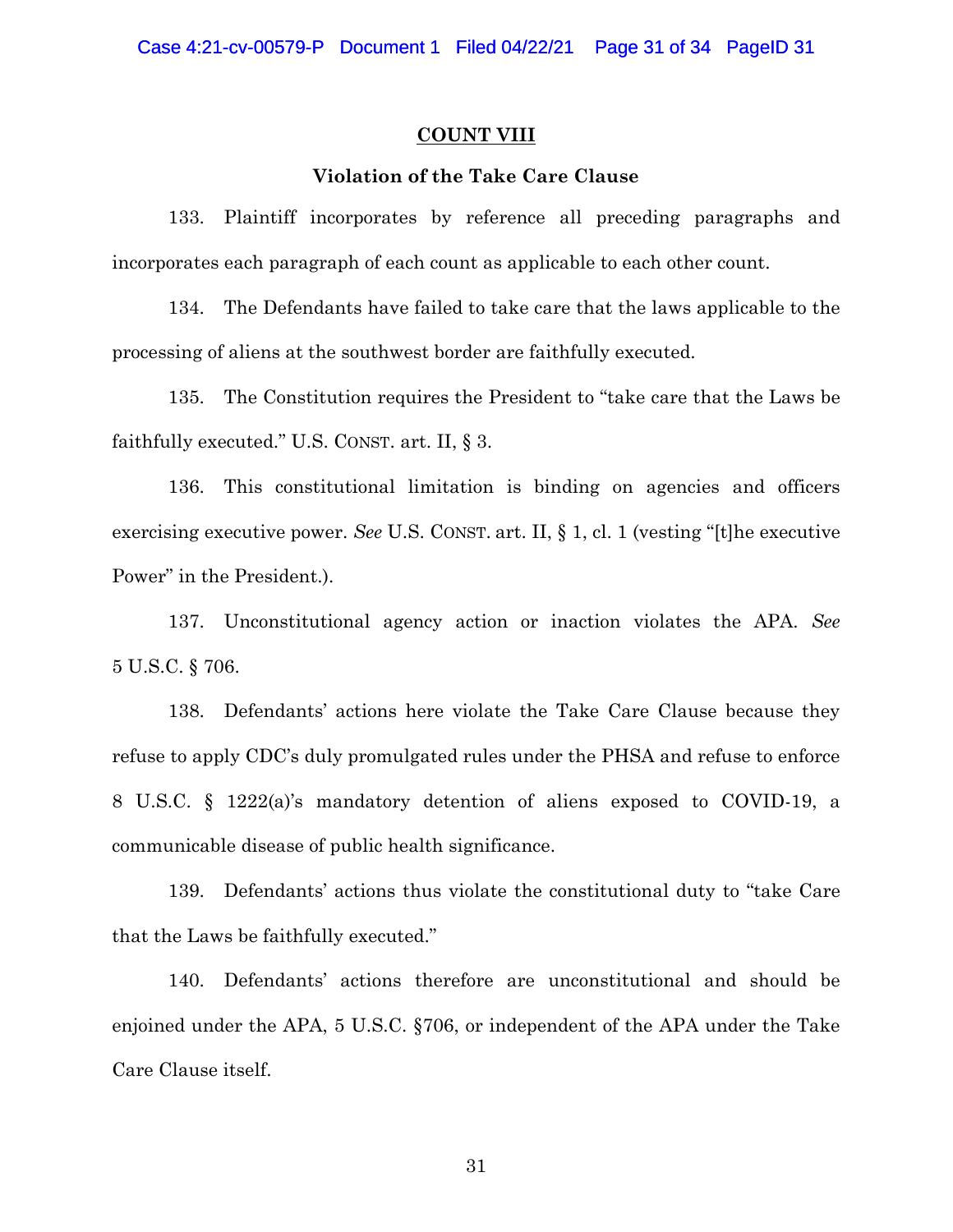# **VI. PRAYER FOR RELIEF**

141. For these reasons, Texas asks this Court to:

a. Hold unlawful and set aside the CDC's February Order promulgated at 86 Fed. Reg. 9,942 (Feb. 17, 2021);

b. Issue nationwide preliminary and permanent injunctive relief enjoining Defendants from enforcing the February Order promulgated at 86 Fed. Reg. 9,942 (Feb. 17, 2021), and order Defendants to continue to apply the rules in place on January 19, 2021 to all covered aliens until Defendants amend such rules pursuant to the APA's notice-and-comment rulemaking and 30-day-notice requirements or pursuant to a lawful exception from those requirements;

c. Declare that Defendants have a nondiscretionary duty under the APA and the Take Care Clause either to (i) return all covered aliens to Mexico under Title 42 or (ii) detain and quarantine under 8 U.S.C. § 1222(a) all aliens who could carry a communicable disease of public health significance for at least fourteen days before releasing them into the United States;

d. Issue nationwide preliminary and permanent injunctive relief under the APA and the Take Care Clause enjoining Defendants from not applying Title 42 to all covered aliens until Defendants amend such rules pursuant to the APA;

e. Issue nationwide preliminary and permanent injunctive relief under the APA and the Take Care Clause enjoining Defendants from failing to detain, quarantine, and test under 8 U.S.C. § 1222(a) all aliens arriving who could carry a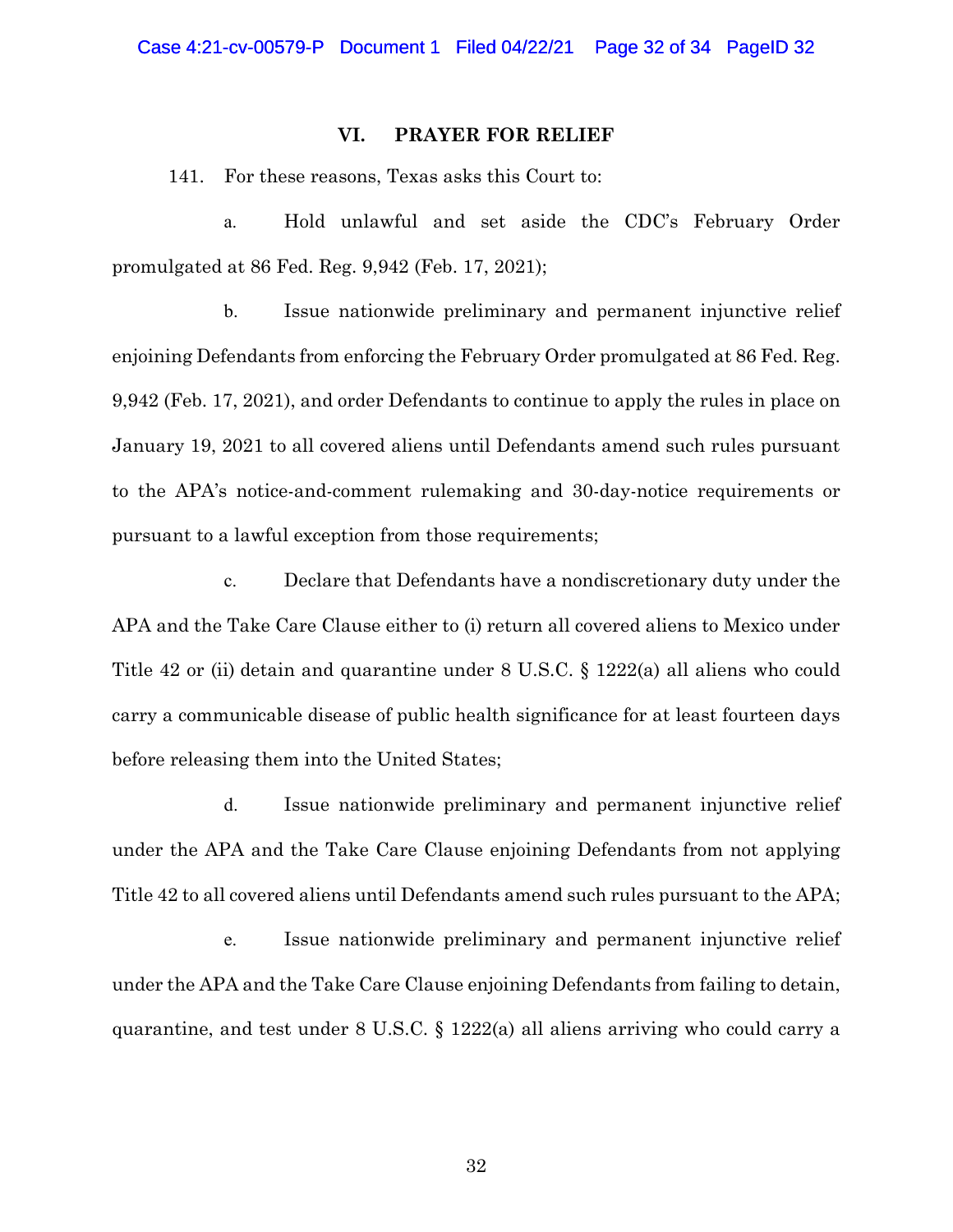communicable disease of public health significance before releasing them into the United States;

f. Award Texas the costs of this action and reasonable attorney's

fees; and

g. Award such other and further relief as the Court deems equitable

and just.